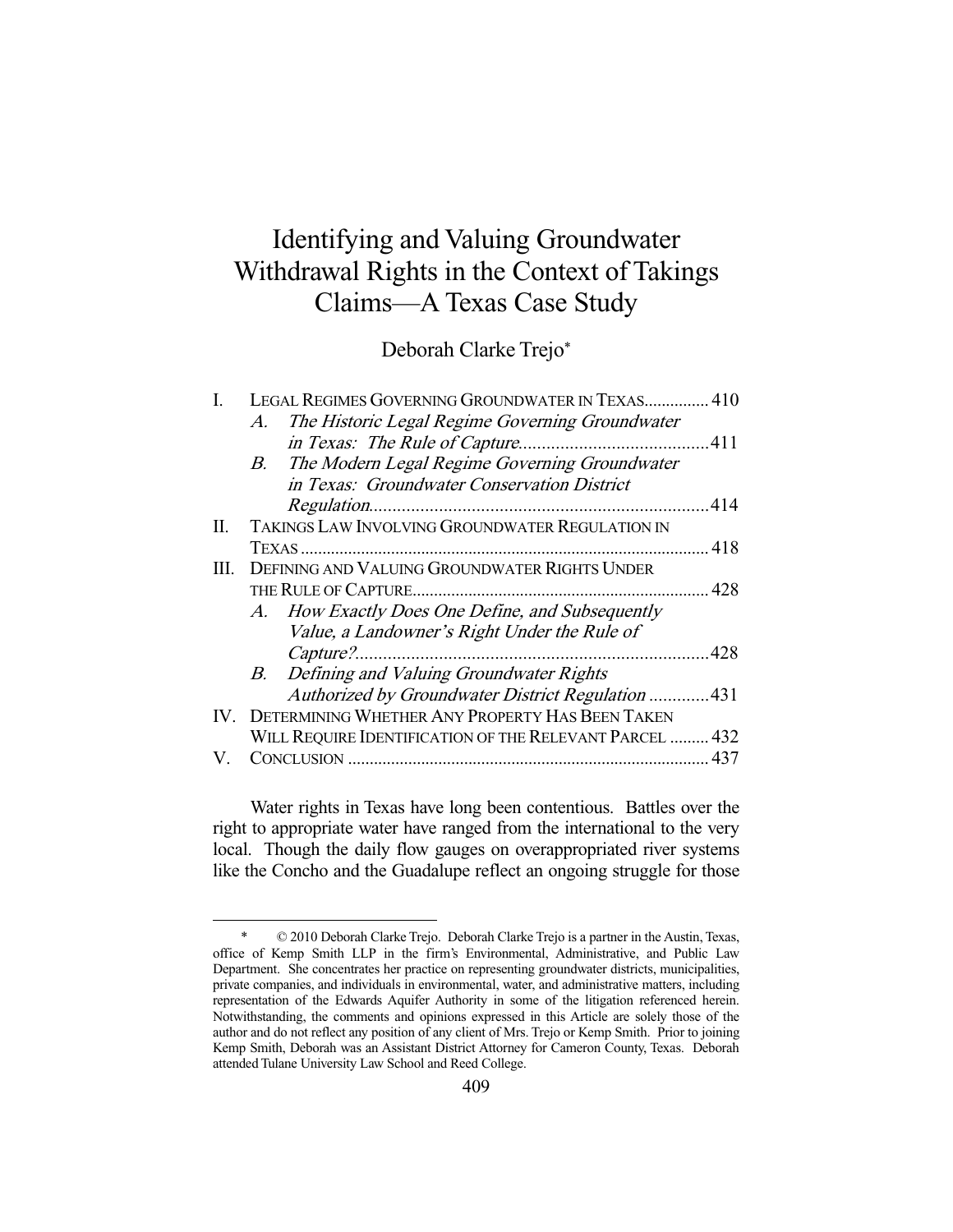precious drops of surface water,<sup>1</sup> long-established state ownership and regulation of surface water have left the most heated fights to those seeking to withdraw groundwater, which is governed by a different legal regime than surface water owned by the State.<sup>2</sup>

 Most of the debate at water law conferences in Texas has focused on whether or not the common law Rule of Capture right to groundwater is constitutionally protected and thus capable of being "taken" by groundwater regulation.<sup>3</sup> There has been little discussion of how to quantify or value such a right, even if it is vested for purposes of a takings analysis.

 This Article focuses on the challenging task of quantifying and valuing groundwater rights in Texas for purposes of conducting a regulatory takings analysis in light of the as yet unanswered question of how to characterize the nature of the disappearing common law Rule of Capture right to withdraw groundwater. I will provide a brief overview of the legal regimes currently governing groundwater withdrawals in Texas, review pending constitutional takings litigation in Texas involving groundwater, and discuss issues relevant to measuring and valuing groundwater rights dependent upon the context in which the right is classified.

#### I. LEGAL REGIMES GOVERNING GROUNDWATER IN TEXAS

-

 Groundwater withdrawals in Texas are either subject to the common law "Rule of Capture," also known as the "English Rule" or the "Rule of Absolute Ownership," or, where they exist, to regulation by local groundwater conservation districts.4

 <sup>1.</sup> See Tex. Comm'n on Envtl. Quality, Map of Watermasters Area, http://www.tceq. state.tx.us/compliance/field\_ops/wmaster/wmaster.html#map1 (last visited Jan. 22, 2010).

<sup>2.</sup> In Texas, surface water is owned and regulated by the State. See TEX. WATER CODE ANN. §§ 11.001-11.561 (Vernon 2008 & Supp. 2009).

 <sup>3.</sup> Susana Canseco, Address at the 2008 Water Institute, The University of Texas School of Law CLE: Why Texas Courts Should Hold Landowners Do Not Own Groundwater in Place (Dec. 4-5, 2008); Susana Conseco & Dylan Drummond, Address at the 2008 Water Institute, The University of Texas School of Law CLE: Ownership of Groundwater: Who Owns It? Can Anyone? (Dec. 4, 2008); Sydney Falk, Jr. & Darcy Alan Frownfelter, Address at the 2009 Water Institute, The University of Texas School of Law CLE: Groundwater Ownership in Texas: When Does It Vest? (Dec. 10, 2009); Andrew Miller, State Bar of Tex., Address at the Changing Face of Water Rights in Texas 2009: Regulatory Takings Litigation—A Focus on Groundwater: Background and History, the Vested Rights Issue and Beyond (Apr. 2009); Kenneth Kaye, State Bar of Tex., Address at the Changing Face of Water Rights in Texas 2004: Water Rights Cases in the Courts and Regulatory Agencies Since 2001 (Feb. 2004).

<sup>4.</sup> See, e.g., Sipriano v. Great Springs Waters of Am., 1 S.W.3d 75, 76-79 (Tex. 1999); Friendswood Dev. Co. v. Smith-Sw. Indus., 576 S.W.2d 21, 25-27 (Tex. 1978).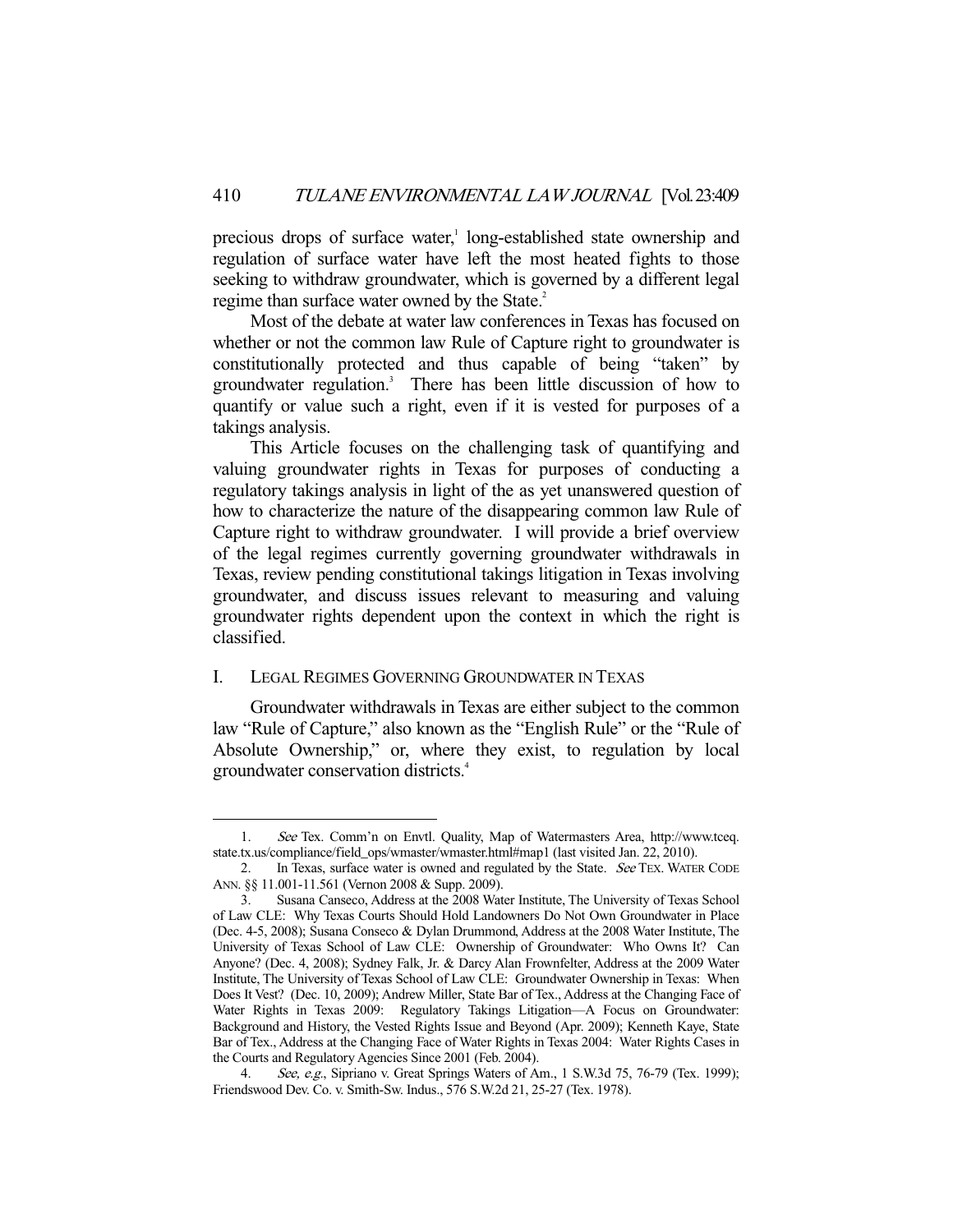Texas law classifies the right to withdraw groundwater as a real property right, subject to severance and separate conveyance.<sup>5</sup> As the Texas Supreme Court observed in Evans v. Ropte, "It seems to be almost universally recognized that a right created by a grant to enter upon land and take and appropriate the waters of a spring or well thereon amounts to an interest in real estate, regardless of the term by which such right may be designated.... In all events, it is an interest in land." Notably, the Texas Tax Code defines "real property" to include "an estate or interest" in "land."<sup>7</sup> Furthermore, the Texas Private Real Property Rights Preservation Act defines "private real property" as "an interest in real property recognized by common law, including a groundwater or surface water right of any kind, that is not owned by the federal government, this state, or a political subdivision of this state."<sup>8</sup>

# A. The Historic Legal Regime Governing Groundwater in Texas: The Rule of Capture

 The first Texas court case to address and define the legal nature of the right to withdraw groundwater and to address the possibility of damages for the private "taking" of groundwater was *Houston & Texas* Central Railway Co. v. East, decided by the Texas Supreme Court in 1904.<sup>9</sup> In *East*, the Texas high court adopted the English "Rule of Capture" to govern groundwater.<sup>10</sup> Mr. East owned a shallow water well

<sup>5.</sup> See, e.g., Evans v. Ropte, 96 S.W.2d 973, 974 (Tex. 1936); City of Altus v. Carr, 255 F. Supp. 828, 840 (W.D. Tex. 1966) (finding that under Texas law, a right to withdraw groundwater "may be exercised by the landowner or made the subject of an independent grant of ownership"). The Altus court noted, however, that once the groundwater has been withdrawn, it becomes "personal property subject to sale and commerce." Id.

 <sup>6.</sup> Evans, 96 S.W.2d at 974; see also Barshop v. Medina Underground Water Conservation Dist., 925 S.W.2d 618, 623-26 (1996) (recognizing "property rights of landowners in the water beneath their land," referring to the water rights of landowners, and stating that "our prior decisions recognize . . . the property ownership rights of landowners in underground water"); Friendswood, 576 S.W.2d at 22, 28-29 (explaining that English Rule is a "rule of property law" and an "established rule of property law"); City of Corpus Christi v. City of Pleasanton, 276 S.W.2d 798, 802 (Tex. 1955); Tex. Co. v. Burkett, 296 S.W. 273, 278 (Tex. 1927). Groundwater generally is not (1) surface water, (2) underground water in defined channels, or (3) riparian waters. Pecos County Water Control & Improvement Dist. No. 1 v. Williams, 271 S.W. 2d 503, 506-07 (Tex. Civ. App. 1954). Springflows derived from percolating waters coming out of the banks of a watercourse are the exclusive property of the owner of the surface estate "who had all the rights incident to them one might have as to any other species of property." Burkett, 296 S.W. at 278 (citing Long on Irrigation, §§ 45, 47); see also Pecos County Water Control & Improvement Dist. No. 1, 271 S.W.2d at 505 (stating that the right of a landowner to use groundwater under his land is "based on a concept of property ownership").

 <sup>7.</sup> TEX.TAX CODE ANN. § 1.04(2)(F) (Vernon 2008).

 <sup>8.</sup> TEX. GOV'T CODE ANN. § 2007.002(4) (Vernon 2008).

 <sup>9. 81</sup> S.W. 279 (Tex. 1904).

 <sup>10.</sup> Id. at 281.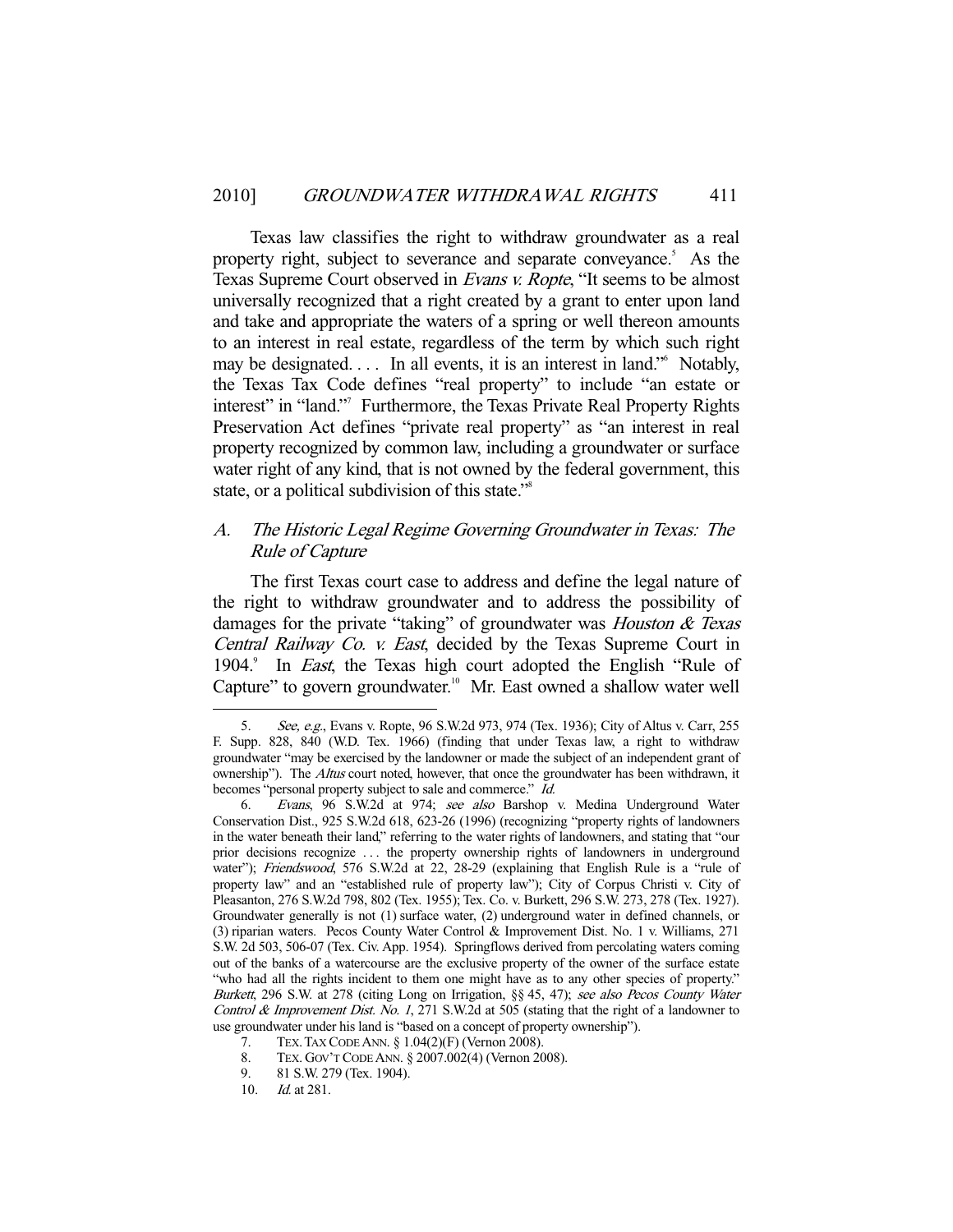on his property that went dry after a railroad company drilled a larger, deeper well on the adjacent property and began pumping considerable quantities of water from it, draining water away from Mr. East's well.<sup>11</sup> Mr. East then sued the railroad company.<sup>12</sup> The Texas Supreme Court rejected East's claim for damages, holding that a person who owns the surface of land may drill a well and use the water therefrom, even if such use causes the well of another to go dry.<sup>13</sup> The Rule of Capture adopted by the *East* court was set forth in English common law in the *Acton v.* Blundell case as follows:

[T]he person who owns the surface may dig therein, and apply all that is there found to his own purposes at his free will and pleasure; and that if, in the exercise of such right, he intercepts or drains off the water collected from underground springs in his neighbour's well, this inconvenience to his neighbour falls within the description of *damnum absque injuria* [an injury without a remedy], which cannot become the ground of an action.<sup>14</sup>

The *East* court specifically followed the decision in *Acton*, and even adopted the reasoning of the English court: "In all that has been said in subsequent discussions, little, if anything, has been added to the arguments of counsel and of the court in [Acton]."<sup>15</sup>

 Under the Rule of Capture, a landowner needs no permit or other permission to drill a well and pump groundwater; he may pump as much water as he can beneficially use; he may even pump so much water that it causes his neighbor's wells to go dry; and he may use or sell the water withdrawn for use without limitation as to the place of use.<sup>16</sup> For more than a century since the East decision by the Texas Supreme Court, only three limitations under the Rule of Capture have been created. A landowner may not: (1) "maliciously take water for the sole purpose of injuring his neighbor," (2) "wantonly and willfully waste" the water produced, or (3) negligently drill or produce from a well in a manner that causes subsidence on a neighbor's property.<sup>17</sup> Because the right to withdraw groundwater under the Rule of Capture is incident to

 <sup>11.</sup> Id. at 280.

 <sup>12.</sup> Id.

 <sup>13.</sup> Id. at 281.

 <sup>14.</sup> Acton v. Blundell, (1843) 153 Eng. Rep. 1223, 1235 (Exch.).

 <sup>15.</sup> East, 81 S.W. at 280.

 <sup>16.</sup> See Sipriano v. Great Springs Waters of Am., 1 S.W.3d 75, 76 (Tex. 1999); City of Corpus Christi v. City of Pleasanton, 276 S.W.2d 798, 802 (Tex. 1955).

 <sup>17.</sup> Corpus Christi, 276 S.W.2d at 801; Friendswood Dev. Co. v. Smith-Southwest Indus., 576 S.W.2d 21, 30 (Tex. 1978).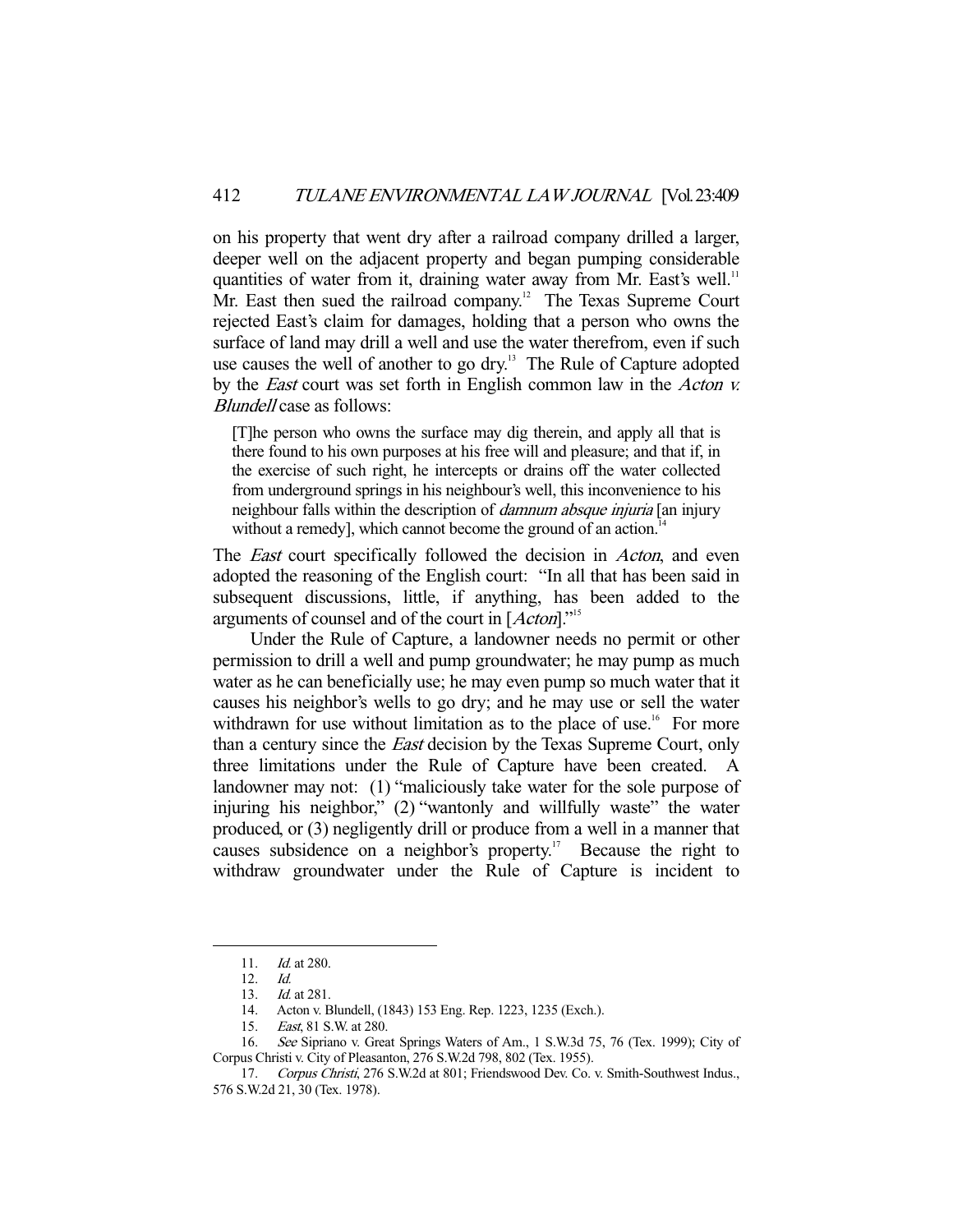ownership of the surface estate, the right continues along with ownership of the land in question.<sup>18</sup>

 Practically then, the only restriction on groundwater use under the Rule of Capture is posed by availability. Landowners can use as much groundwater as they can produce with no requirement that permits be obtained, fees be paid, or reports be submitted. Application of the common law rule has resulted in Texas courts affirming the drying up of major springs in West Texas due to the overpumping of groundwater upon which the springs relied. $19$  In any case, because landowners' right to withdraw groundwater depends entirely on its existence beneath their land and their ability to pump it, this right is not generally considered reliable for long-term use. $20$ 

 Not surprisingly then, the Rule of Capture has been criticized as "harsh and outmoded."<sup>21</sup> Indeed, Texas is the only state in the country that has not fully abandoned the Rule of Capture.<sup>22</sup> Problematically, the rule provides no protection for a landowner—she can do nothing, short of drilling a deeper well and installing a bigger pump, to prevent the water under her land from being drained away by another landowner.<sup>23</sup> While refusing to abandon the Rule of Capture in *Sipriano v. Great* Springs Waters of America, the Texas Supreme Court noted that there are "compelling reasons for groundwater use to be regulated."<sup>24</sup> "In the past several decades it has become clear, if it was not before, that it is not [groundwater] regulation that threatens progress, but the lack of it."<sup>25</sup>

 The Texas Supreme Court's original adoption of the Rule of Capture in East was expressly premised on the supposition that the rule applies only in the absence of contrary legislation. "In the absence of ... positive authorized legislation, as between proprietors of adjoining land, the law recognizes no correlative rights in respect to underground waters

<sup>18.</sup> See East, 81 S.W. at 281.

 <sup>19.</sup> See Pecos County Water Control & Improvement Dist. No. 1 v. Williams, 271 S.W.2d 503, 507 (Tex. Civ. App. 1954).

<sup>20.</sup> See, e.g., Sipriano, 1 S.W.3d at 81-82 (Hecht, J., concurring).

 <sup>21.</sup> Friendswood, 576 S.W.2d at 28-29.

<sup>22.</sup> Sipriano, 1 S.W.3d at 82 (Hecht, J., concurring); Dana M. Saeger, The Great Lakes-St. Lawrence River Basin Water Resources Compact: Groundwater, Fifth Amendment Takings, and the Public Trust Doctrine, 12 GREAT PLAINS NAT. RESOURCES J. 114, 128 (2007).

 <sup>23.</sup> See Sipriano, 1 S.W.3d at 76.

<sup>24.</sup> *Id.* at 80.

<sup>25.</sup> Id. at 82 (Hecht, J., concurring); cf. Marc Stimpert, Clear the Air-Counterpoint: Opportunities Lost and Opportunities Gained: Separating Truth from Myth in the Western Ranching Debate, 36 ENVTL. L. 481, 483 (discussing the merits of the Rule of Capture, which "reward[s] the industrious, creative labor of American citizens," in particular, Western ranchers).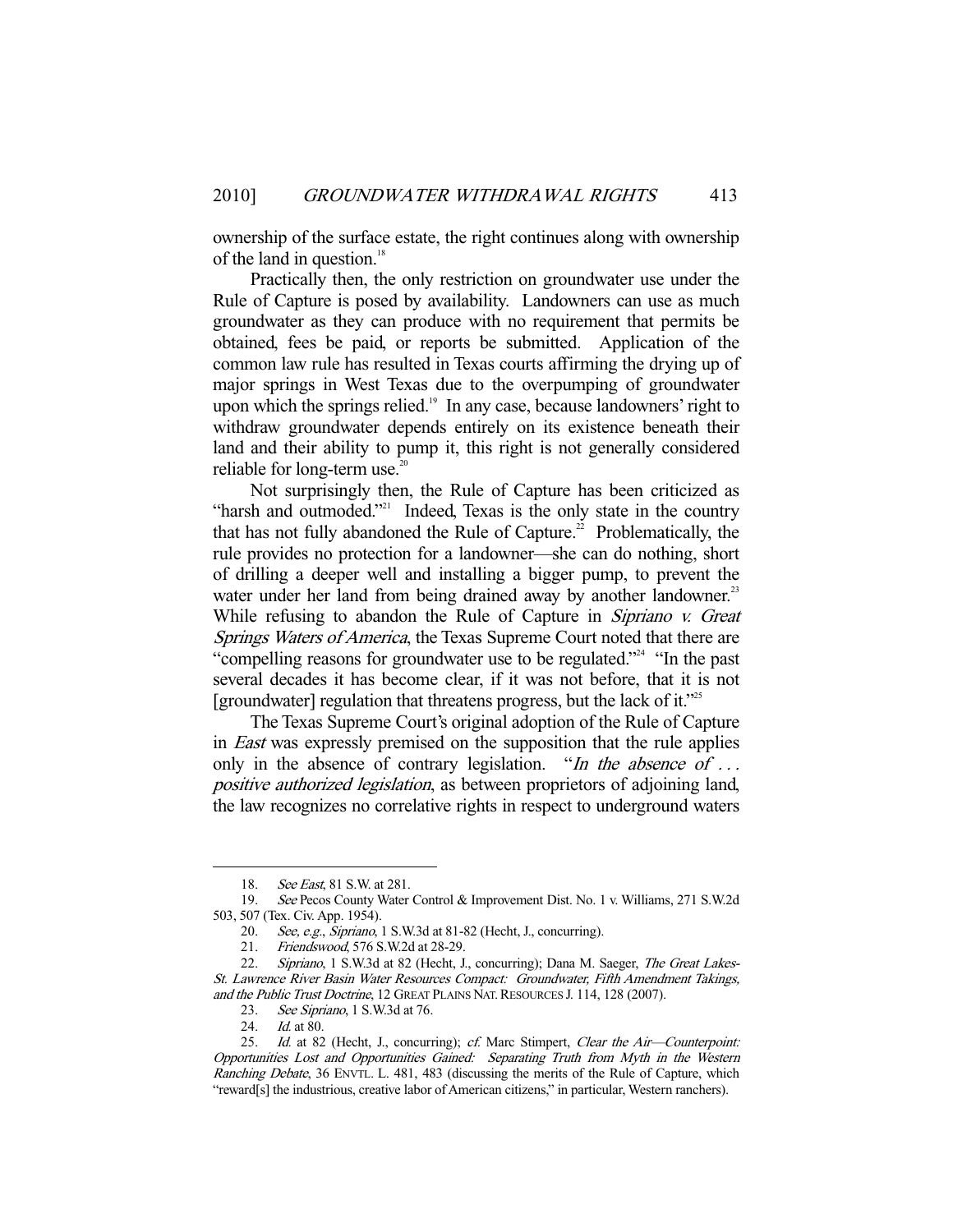...."<sup>26</sup> Groundwater conservation districts (GCDs), created by special legislation or the Texas Commission on Environmental Quality (TCEQ) pursuant to chapter 36 of the Texas Water Code, represent the result of precisely that type of positive legislation modifying the Rule of Capture. Groundwater district law has largely supplanted the Rule of Capture as the legal regime governing groundwater in Texas. However, the extent to which the State of Texas or GCDs may be liable for "taking" a landowner's common law Rule of Capture rights has not yet been determined.

# B. The Modern Legal Regime Governing Groundwater in Texas: Groundwater Conservation District Regulation

 Groundwater conservation districts are created pursuant to section 59, article XVI of the Texas Constitution, adopted in 1917 by the citizens of Texas, which imposes upon the Texas Legislature the duty to protect Texas' natural resources:

The conservation and development of all of the natural resources of this State ... and the preservation and conservation of all such natural resources of the State are each and all hereby declared public rights and duties; and the Legislature shall pass all such laws as may be appropriate thereto. $27$ 

This provision makes it clear that "in Texas, responsibility for the regulation of natural resources, including groundwater, rests in the hands of the Legislature."<sup>28</sup>

 Article XVI, section 59, expressly allows for the creation of groundwater conservation districts:

There may be created within the State of Texas . . . conservation and reclamation districts as may be determined to be essential to the accomplishment of the purposes of this amendment to the constitution, which districts shall be governmental agencies and bodies politic and corporate with such powers of government and with the authority to exercise such rights, privileges and functions concerning the subject matter of this amendment as may be conferred by law.<sup>29</sup>

 In 1949, the Legislature first authorized the creation of "underground water conservation districts."<sup>30</sup> But it was not until the

 <sup>26.</sup> Houston & Tex. Cent. Ry. Co. v. East, 81 S.W. 279, 280 (Tex. 1904) (emphasis added) (quoting Frazier v. Brown, 12 Ohio St. 294 (1861)).

 <sup>27.</sup> TEX.CONST. art. XVI, § 59(a).

<sup>28.</sup> Sipriano, 1 S.W.3d at 77.

 <sup>29.</sup> TEX.CONST. art. XVI, § 59(b).

 <sup>30.</sup> See 1949 Tex. Gen. Laws 559, 559-63.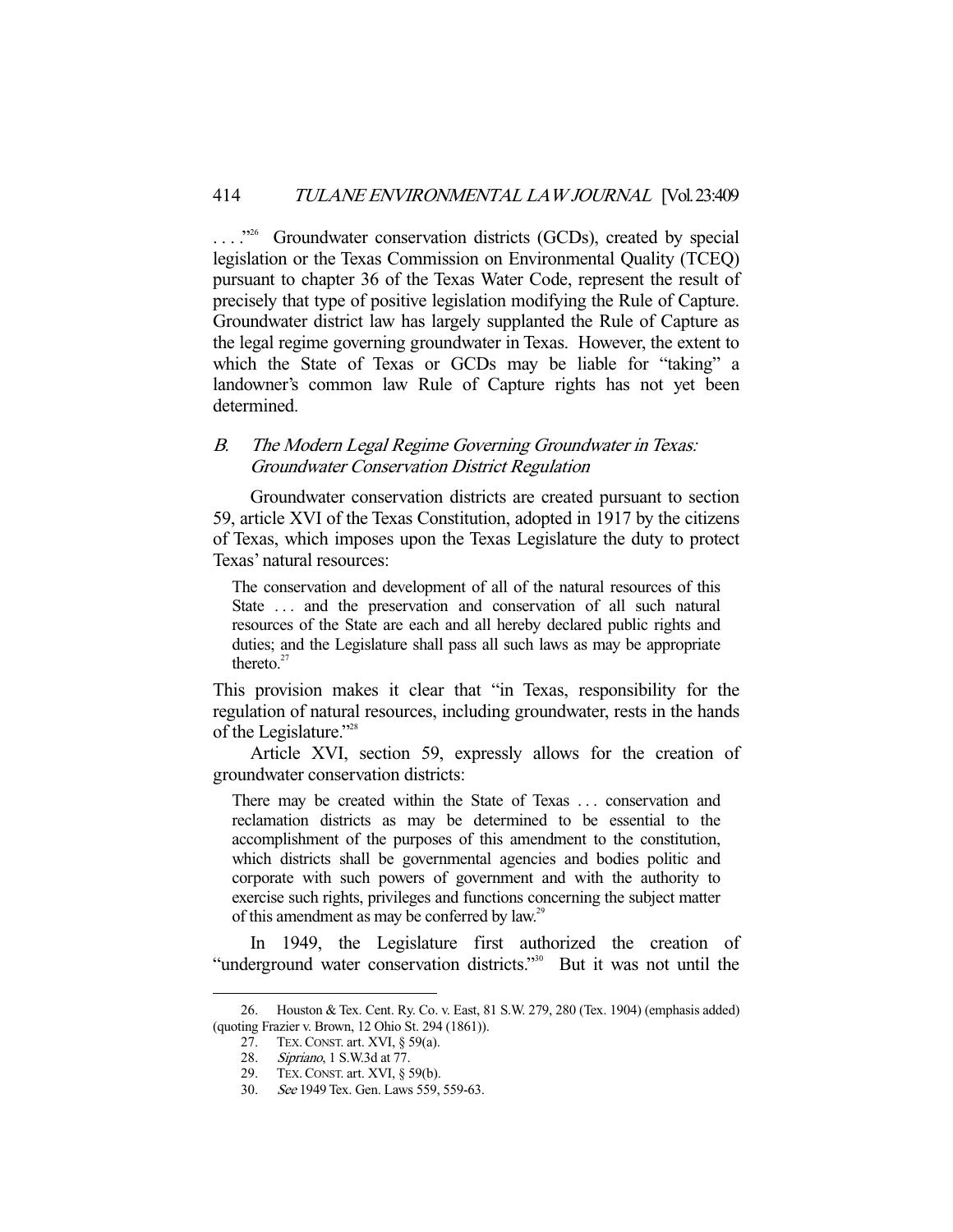1980s that the Legislature began to create a significant number of new districts.<sup>31</sup> The Legislature has also authorized the creation of groundwater districts by the TCEQ.<sup>32</sup> Generally, once a district is created by the Legislature or the TCEQ, a majority of voters in the area in which the district is located must approve the district's creation.<sup>33</sup> As of April 2010, ninety-six groundwater districts have been created and confirmed in Texas.<sup>34</sup> Another two districts are currently awaiting the outcome of confirmation elections.<sup>35</sup> Overall, groundwater districts now cover over half of the state. $36$ 

 The powers and duties of GCDs are set forth in the organic legislation creating them, if applicable, and in chapter 36 of the Texas Water Code, which applies by its terms to all  $GCDs$ <sup>37</sup> The Texas Legislature has adopted chapter 36 of the Texas Water Code to govern groundwater districts in the state, declaring that they "are the state's preferred method of groundwater management."38 Generally, chapter 36 prevails over any other law that it is in conflict with, except for a district's organic act.39 Although most GCDs' organic acts do little more than set forth district boundaries, establish temporary directors and the method to select permanent directors, and grant the district powers under chapter  $36<sup>40</sup>$  some organic acts, such as the act creating the Edwards Aquifer Authority, provide some significant additional powers and limitations.<sup>41</sup>

 Over time, the Legislature has mostly increased the powers of groundwater districts by amending chapter 36 of the Texas Water Code. The most significant amendments occurred in 1997 under Senate Bill  $1<sup>42</sup>$ and in 2001 under Senate Bill 2.<sup>43</sup> The Legislature's expansion of the powers of groundwater districts continued into the 78th Legislative

 <sup>31.</sup> See Bruce Wasinger, State Bar of Tex., Address at The Changing Face of Water Rights in Texas 2001, Groundwater Districts—A New Day in Texas (Feb. 2001).

 <sup>32.</sup> TEX.WATER CODE ANN. §§ 36.011-.0151 (Vernon 2008).

 <sup>33.</sup> See id. §§ 36.017, .0171.

 <sup>34.</sup> See Tex. Water Dev. Bd., Groundwater Conservation Districts, (Confirmed and Pending Confirmation), http://www.twdb.state.tx.us/mapping/maps/pdf/gcd\_only\_8x11.pdf (last visited Jan. 23, 2010).

 <sup>35.</sup> See id.

 <sup>36.</sup> See id.

 <sup>37.</sup> TEX.WATER CODE ANN. § 36.001(1).

 <sup>38.</sup> Id. § 36.0015.

 <sup>39.</sup> Id. § 36.052.

<sup>40.</sup> See, e.g., TEX. SPEC. DIST. CODE ANN. chs. 8801-8830 (Vernon 2009).

<sup>41.</sup> See 1993 Tex. Gen. Laws 2350, as amended; see also TEX. SPEC. DIST. CODE ANN. §§ 8801.001-.204. This is an organic act of the Harris-Galveston Subsidence District, which is no longer subject to chapter 36, Texas Water Code.

 <sup>42. 1997</sup> Tex. Gen. Laws 3610, 3642-3653.

 <sup>43. 2001</sup> Tex. Gen. Laws 1880, 1896-1909.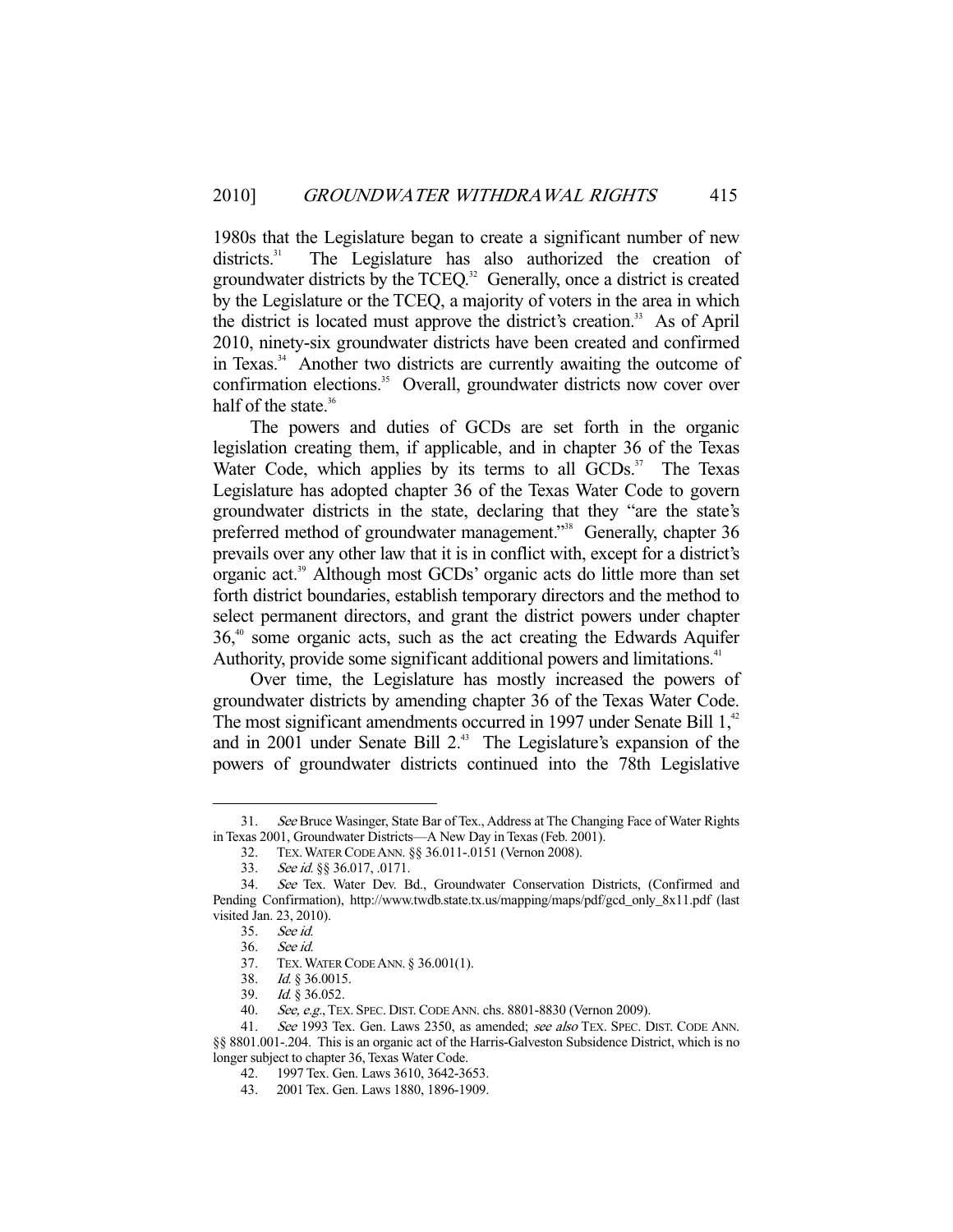Session in 2003 when the Legislature amended section 36.116 of the Texas Water Code to allow a district to impose different rules and production standards upon different aquifers or geographic areas within its jurisdiction, if local conditions warrant the differing standards.<sup>44</sup> Significant changes to chapter 36 occurred during the 2005 Regular Legislative Session, mandating increased coordination, planning, and goal setting by and between multiple GCDs within a given groundwater management area; endowing the Texas Water Development Board (TWDB) and the TCEQ with increased monitoring, approval, and oversight powers over GCDs; and substantially altering the procedural requirements for rulemaking and permit processing by GCDs.<sup>45</sup> Less significant amendments to chapter 36 of the Water Code occurred in subsequent biannual legislative sessions.<sup>46</sup>

 The various provisions of chapter 36 grant districts wide discretion as to how they regulate groundwater, leaving it largely to districts to determine how best to carry out their obligations to protect groundwater and those dependent upon it within their jurisdiction, subject to approval by a joint planning group.<sup>47</sup> Section  $36.101(a)$  provides a broad-based grant of authority to districts, authorizing them to "make and enforce rules . . . to provide for conserving, preserving, protecting, and recharging of the groundwater . . . in order to control subsidence, prevent degradation of water quality, or prevent waste of groundwater and to carry out the powers and duties provided by this chapter.<sup>348</sup> However, it is the joint planning group, comprised of all GCDs within a designated geographic area, which approves by a two-thirds vote the desired future condition (DFC) for each aquifer or subdivision of an aquifer within their planning area and then submits that DFC to the TWDB.<sup>49</sup> In response, the TWDB provides each district and joint planning group with "managed available groundwater" amounts based on the DFCs.<sup>50</sup> Each GCD is then required to adopt a groundwater management plan and to submit that plan to the TWDB, addressing particular issues identified in the statute, including water supply needs, management goals and the amount of water estimated to be used and recharged annually within the district.<sup>51</sup> Districts are then required to adopt rules consistent with their

 <sup>44. 2003</sup> Tex. Gen. Laws 3507.

<sup>2005</sup> Tex. Gen. Laws 3247.

<sup>46.</sup> See TEX. WATER CODE ANN. §§ 36.011-.0151 (Vernon 2008 & Supp. 2009).<br>47. See id. § 36.108.<br>48. Id. § 36.101.

See id. § 36.108.

 $Id.$  § 36.101.

 <sup>49.</sup> Id. § 36.108.

 <sup>50.</sup> Id. § 36.108(o).

 <sup>51.</sup> Id. § 36.1071.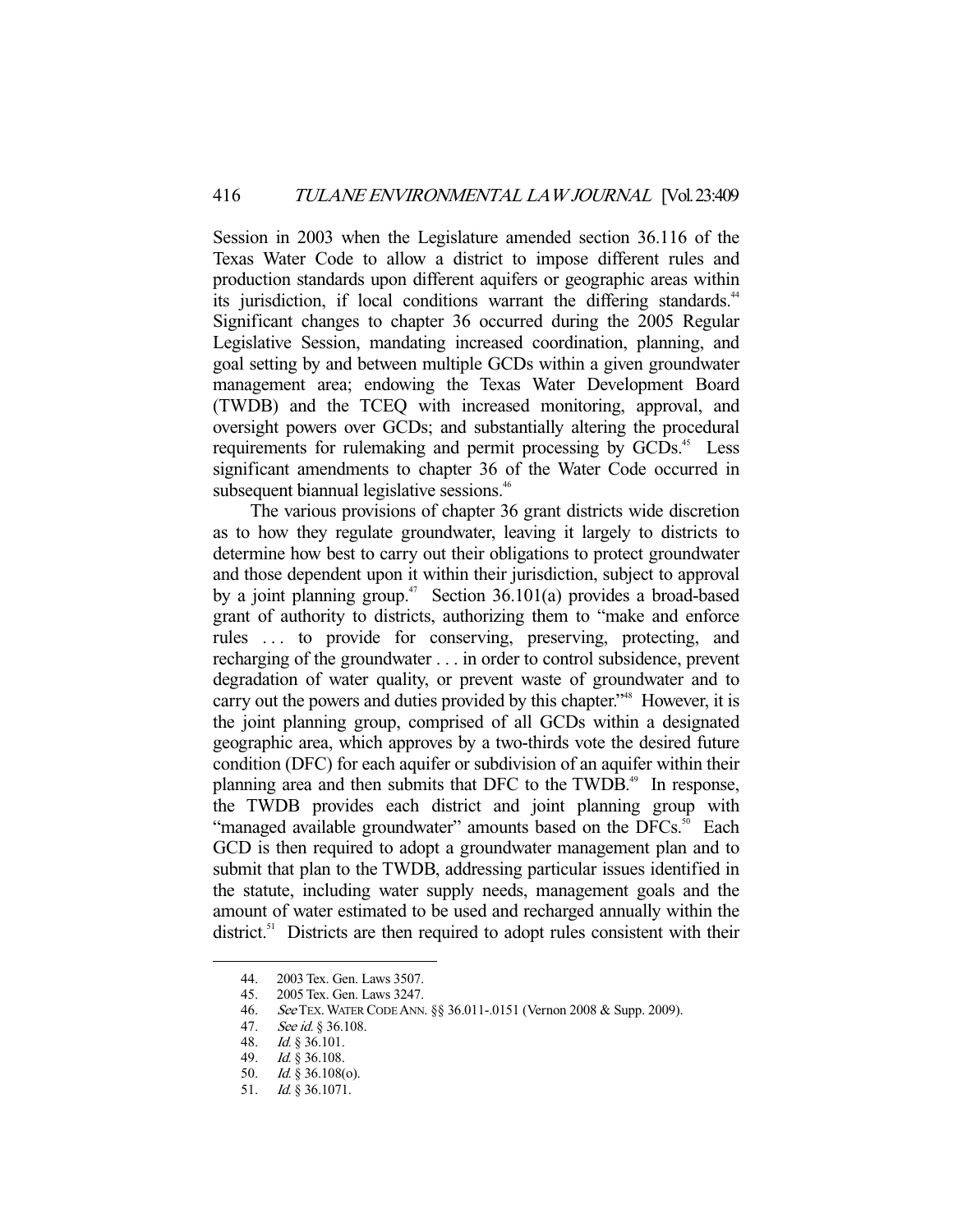management plan,<sup>52</sup> and "to the extent possible, shall issue permits up to the point that the total volume of groundwater permitted equals the managed available groundwater."<sup>53</sup> Thus, much like the cap on permitted withdrawals established by the Texas Legislature for the Edwards Aquifer, the managed available groundwater amounts will serve as a limit on permitted withdrawals by local GCDs throughout Texas.

 Districts are provided wide discretion as to how to manage production under a permitting scheme. For example, GCDs may place limits on production by requiring permits for production and therein imposing annual production limits and withdrawal rates.<sup>54</sup> Districts may also regulate groundwater withdrawals by imposing "production caps," authorizing production up to the total maximum amount of groundwater that the district determines may reasonably be produced annually from within the district.<sup>55</sup> Importantly, in regulating groundwater production, chapter 36 authorizes districts to consider and protect "existing" or "historic" use.<sup>56</sup> Chapter 36 does not define "historic use" or "existing" use," leaving it to districts to develop their own criteria and the mechanisms by which and to what extent such use should be protected. The concept of giving GCDs wide latitude as to how, and how much, to control groundwater production arguably makes good sense in Texas, a state with enormous variability in the distribution of groundwater and surface water supplies, population, precipitation rates, and all of the other factors that play into the availability of water. There is also a great variety in the types of aquifers found in the state and the demands placed upon those aquifers.<sup>57</sup>

 The imposition of mandated groundwater planning and management, including permitting requirements in accordance with the managed available groundwater amounts, likely to restrict groundwater withdrawals in at least some areas of the state, represents a sea change in legal requirements imposed on groundwater in Texas. This has led to the filing of numerous constitutional takings claims against groundwater districts, primarily challenging whether the limitation or extinction of Rule of Capture rights entitles landowners to an award of damages in the form of just compensation in a takings action.<sup>58</sup>

 <sup>52.</sup> Id. § 36.1071(f).

 <sup>53.</sup> Id. § 36.1132.

<sup>54.</sup> *Id.* § 36.116(a)(2).

 <sup>55.</sup> See 1993 Tex. Gen. Laws 2350, as amended, upheld by Barshop v. Medina Underground Water Conservation Dist., 925 S.W.2d 618, 623-25 (Tex. 1996).

 <sup>56.</sup> See TEX.WATER CODE ANN. §§ 36.113(e), .116(b).

<sup>57.</sup> See TEX. WATER DEV. BD., WATER FOR TEXAS 38-47 (2002).

 <sup>58.</sup> See, e.g., Barshop, 925 S.W.2d 618.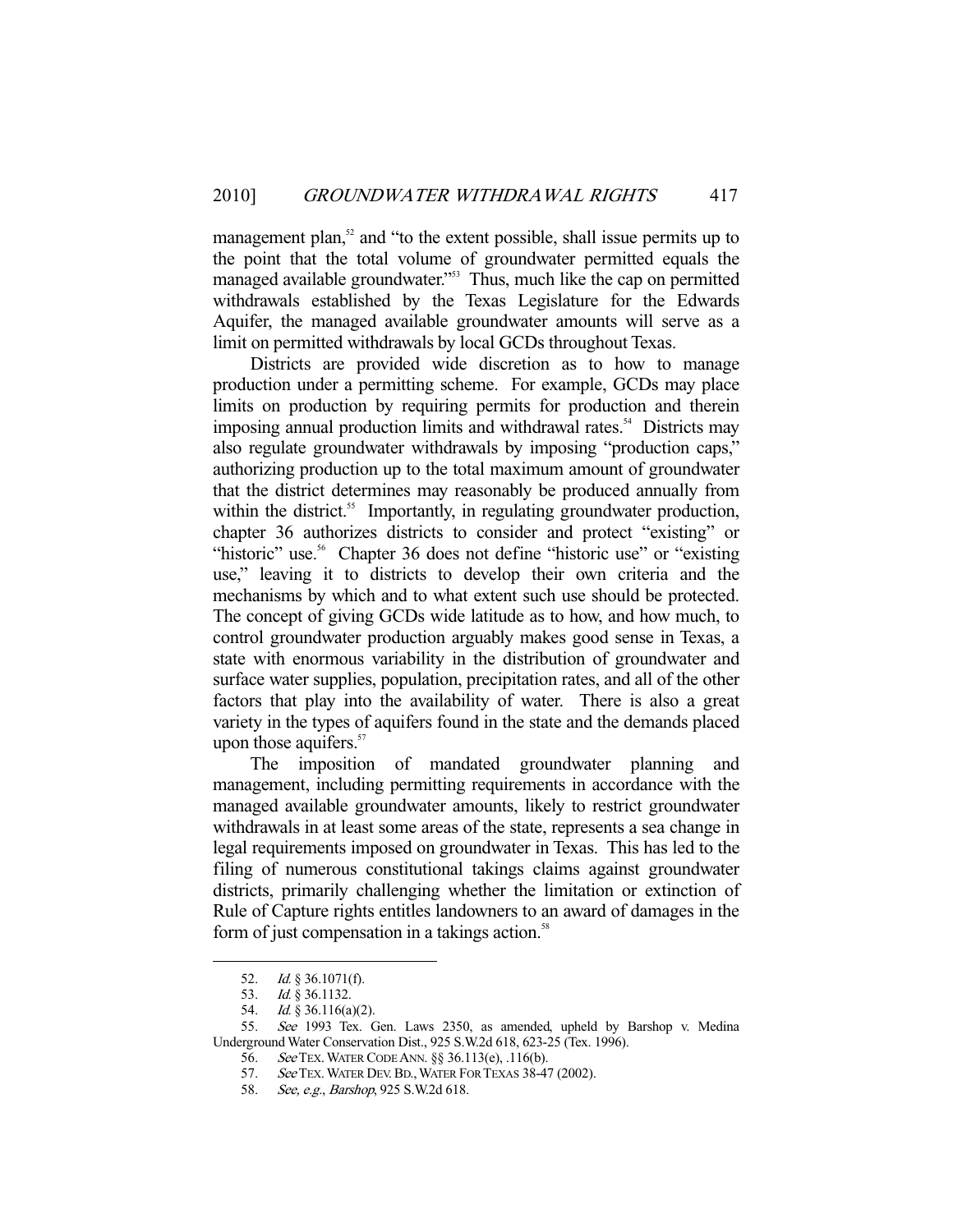## 418 TULANE ENVIRONMENTAL LAW JOURNAL [Vol. 23:409

#### II. TAKINGS LAW INVOLVING GROUNDWATER REGULATION IN TEXAS

 As a result of the Williamson County Regional Planning Commission v. Hamilton Bank of Johnson County requirement that takings claims under the United States Constitution are not ripe until a plaintiff has sought, and been denied, just compensation in a state court,<sup>59</sup> most takings claims in Texas are based on the takings clause of the Texas Constitution, article I, section 17, which provides: "No person's property shall be taken, damaged or destroyed for or applied to public use without adequate compensation being made . . . ." The similar language in the federal and state constitutional prohibitions against takings has led Texas courts to generally rely on the United States Supreme Court's interpretation of the federal takings clause when construing Texas' takings provision. $\omega$  Although the Texas Constitution prohibits the "damaging" of property as well as the "taking" of property, plaintiffs in cases against groundwater districts have pled that their property was "taken" by groundwater regulation, not "damaged."<sup>61</sup>

 "The paradigmatic [governmental] taking requiring just compensation is a direct . . . appropriation or physical invasion of private property."62 However, where government regulation is "so onerous that its effect is tantamount to a direct appropriation or ouster," such regulatory takings may be compensable.<sup>63</sup> These "takings can be classified as either physical or regulatory."64 The physical occupation or invasion of property—when the property itself is taken—is considered a "physical taking."<sup>65</sup> A regulatory taking involves government regulation that either denies the property owner of all economically beneficial or productive use of his property, generally referred to as a *Lucas v. South* Carolina Coastal Commission taking, or regulation that so interferes with the landowner's right to use and enjoy his property as to constitute a taking, analyzed under the Penn Central Transportation Co. v. City of New York analysis, both of which are generally referred to as "regulatory

 <sup>59.</sup> Williamson County Reg'l Planning Comm'n v. Hamilton Bank of Johnson City, 473 U.S. 172, 195 (1985).

 <sup>60.</sup> See Sheffield Dev. Co. v. City of Glenn Heights, 140 S.W.3d 660, 669 (Tex. 2004); City of Austin v. Travis County Landfill Co., 73 S.W.3d 234, 236-37 (Tex. 2002); City of Corpus Christi v. Pub. Util. Comm'n of Tex., 51 S.W.3d 231, 242 (Tex. 2001).

 <sup>61.</sup> See, e.g., Bragg v. Edwards Aquifer Auth., No. SA-06-CV-1129-SR, 2008 WL 596862, at \*2 (W.D. Tex. Jan. 9, 2008).

 <sup>62.</sup> Lingle v. Chevron U.S.A., Inc., 544 U.S. 528, 537 (2005).

 <sup>63.</sup> Id.

 <sup>64.</sup> Mayhew v. Town of Sunnyvale, 964 S.W.2d 922, 933 (Tex. 1998).

 <sup>65.</sup> Lowenberg v. City of Dallas, 168 S.W.3d 800, 802 (Tex. 2005).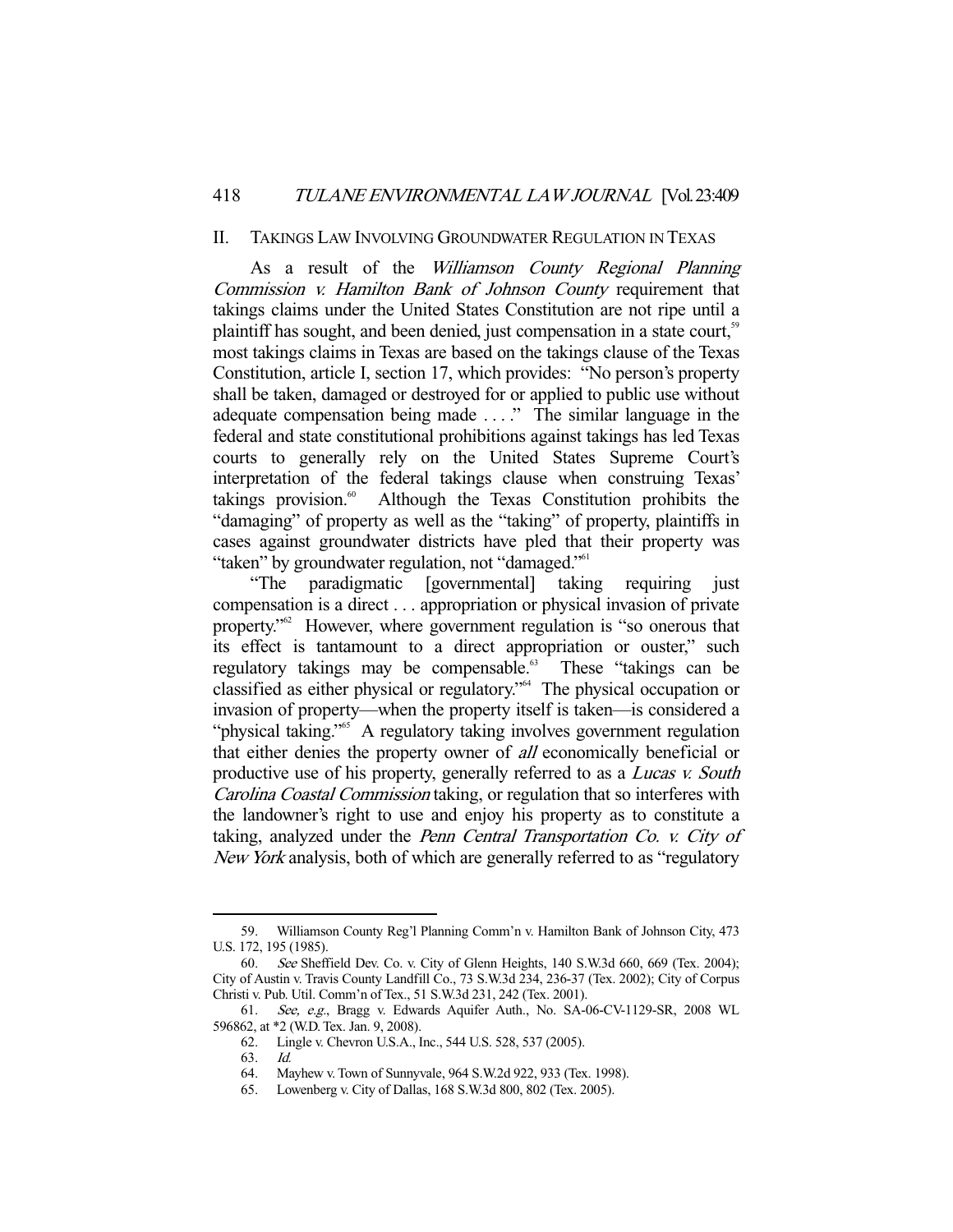takings."66 Whether there has been a taking is a question of law for the court to decide, not a question of fact for the jury. $67$ 

 Landowners alleging a physical taking by groundwater regulation are confronted with significant challenges in pleading a cognizable claim but, if they could succeed in doing so, they may enjoy the benefit of recovering just compensation for even the limited property interest they can establish has been taken.<sup>68</sup> A physical taking generally occurs when the government directly appropriates private property or takes action resulting in the equivalent of a "practical ouster of ... possession."<sup>69</sup> Physical takings "are relatively rare, easily identified, and usually represent a greater affront to individual property rights" than regulatory takings.<sup>70</sup> Physical takings involve the *acquisition* of property for *public* use versus regulatory takings which *prohibit* the *private* uses of property.<sup>71</sup> In the lead physical takings case, *Loretto v. Teleprompter* Manhattan CATV Corp., the United States Supreme Court held that where government causes a permanent physical occupation of property, it must provide compensation for a physical taking.<sup>72</sup> A physical taking has also been found where governmental action results in the destruction of property or government imposes a servitude on property.<sup>73</sup>

 Although landowners in Texas have relied on the Federal Court of Claims' decision in Tulare Lake Basin Water Storage District v. United

 <sup>66.</sup> Westgate, Ltd. v. State, 843 S.W.2d 448, 452 (Tex. 1992); Lucas v. S.C. Coastal Comm'n, 505 U.S. 1003, 1015 (1992); Penn Cent. Trans. Co. v. City of New York, 438 U.S. 104, 124 (1978).

 <sup>67.</sup> City of College Station v. Turtle Rock Corp., 680 S.W.2d 802, 804-05 (Tex. 1984).

 <sup>68.</sup> Loretto v. Teleprompter Manhattan CATV Corp., 458 U.S. 419, 437 (1982) (explaining that once a physical occupation is established, a court shall consider the extent of the occupation to determine the amount of compensation due).

 <sup>69.</sup> Lucas, 505 U.S. at 1014 (quoting Transp. Co. v. Chicago, 99 U.S. 635, 642 (1879) (internal quotations omitted)).

 <sup>70.</sup> Lowenberg, 168 S.W.3d at 801-02 (quoting Tahoe-Sierra Pres. Council, Inc. v. Tahoe Reg'l Planning Agency, 535 U.S. 302, 324 (2002)).

 <sup>71.</sup> See City of San Antonio v. El Dorado Amusement Co., 195 S.W.3d 238, 244-45 (Tex. App. 2006).

 <sup>72.</sup> Loretto, 458 U.S. at 434-35 (finding a taking where cable lines installed on plaintiff's property pursuant to government regulation that required landowners to permit installation of cable lines).

 <sup>73.</sup> See, e.g., Tarrant Reg'l Water Dist. v. Gragg, 151 S.W.3d 546, 558 (Tex. 2004) (finding that landowners could recover for flooding of their property caused by the construction and operation of a reservoir and a dam); Steele v. City of Houston, 603 S.W.2d 786, 791-93 (Tex. 1980) (finding that landowners could recover for fire set in house by police); City of Houston v. McFadden, 420 S.W.2d 811, 813-15 (Tex. Civ. App. 1967) (finding a taking where vibration and noise from low-flying airplanes intruded on private airspace); City of Austin v. Teague, 570 S.W.2d 389, 394 (Tex. 1978) (granting recovery for property owner who lost all use of property when the city denied a development permit and sought to impose a servitude on land for a scenic easement).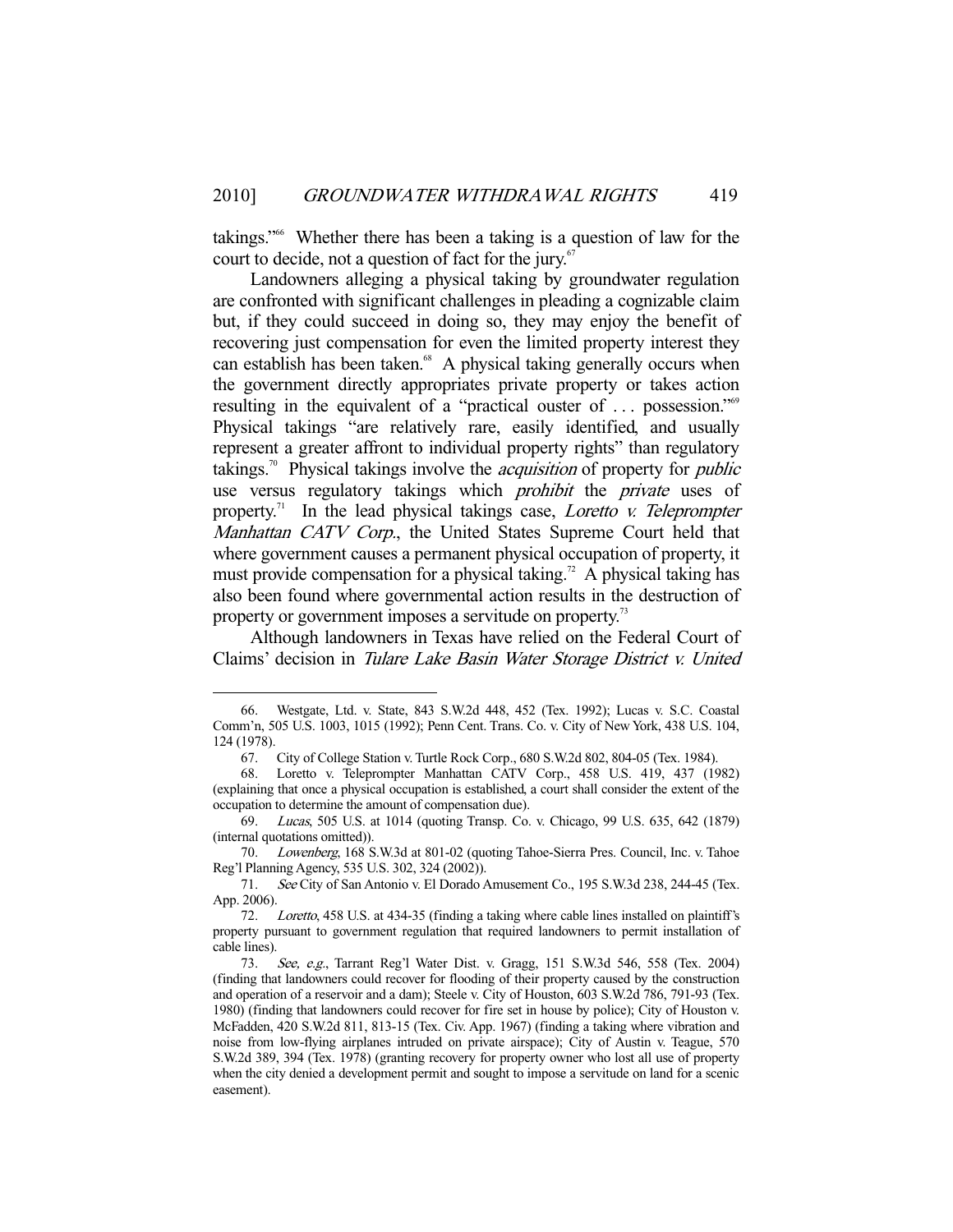$States<sup>34</sup>$  as support for treating government regulation of groundwater withdrawals as a physical taking, $\frac{75}{12}$  more recent federal case law involving physical takings claims with respect to water regulation provides little hope for this approach. The *Tulare Lake* case involved a suit by California water users against the United States, claiming that their contractually conferred rights to use water were taken when the federal government imposed water use restrictions under the Endangered Species Act to protect two fish species.<sup>76</sup> Judge Wiese wrote the court's decision, which diverged from earlier federal courts' instructions about the distinctions between physical and regulatory takings, and held that the restrictions on water withdrawals imposed by the federal government constituted a physical taking of plaintiffs' contractually guaranteed rights to a particular amount of water.<sup>77</sup> The decision was first significantly undercut by the same court's decision in Klamath Irrigation District v. United States,<sup>78</sup> which considered a very similar takings claim by water users suing the federal government for a physical taking of their water rights as a result of the government's termination of irrigation water deliveries to them in order to protect endangered fish species.<sup>79</sup> The Klamath court rejected plaintiffs' reliance on the earlier Tulare Lake decision, holding that the case sounded in contract, not takings, and noted that *Tulare Lake* "appears to be wrong on some counts, incomplete in others and, distinguishable, at all events."<sup>80</sup> Most importantly, the same judge who decided *Tulare Lake* refused to apply it in the similar *Casitas* Municipal Water District v. United States case. In Casitas, a water district brought suit against the United States for an alleged physical taking caused by restrictions on surface water diversions imposed by the government to protect endangered species.<sup>81</sup> In deciding whether or not the plaintiffs had a cognizable physical takings claim, the Casitas court reconsidered its decision in *Tulare Lake*.<sup>82</sup> On further reflection, and in light of the Supreme Court's reaffirmation of the distinctions between physical and regulatory takings in Tahoe-Sierra v. Preservation Council v.

 <sup>74. 49</sup> Fed. Cl. 313 (Fed. Cl. 2001).

<sup>75.</sup> See Bragg v. Edwards Aquifer Auth., No. SA-06-CV-1129-XR, 2008 WL 596862, at \*2 (W.D. Tex. Jan. 9, 2008).

 <sup>76.</sup> Tulare, 49 Fed. Cl. at 314-16.

 <sup>77.</sup> Id. at 319.

 <sup>78. 67</sup> Fed. Cl. 504 (Fed. Cl. 2005).

 <sup>79.</sup> Id. at 513-14.

 <sup>80.</sup> Id. at 538-40.

<sup>81.</sup> Casitas Mun. Water Dist. v. United States (Casitas I), 76 Fed. Cl. 100, 102 (Fed. Cl. 2007) (Wiese, J.), aff'd in part, rev'd in part, and remanded, 543 F.3d 1276 (Fed. Cir. 2008).

 <sup>82.</sup> Id. at 103.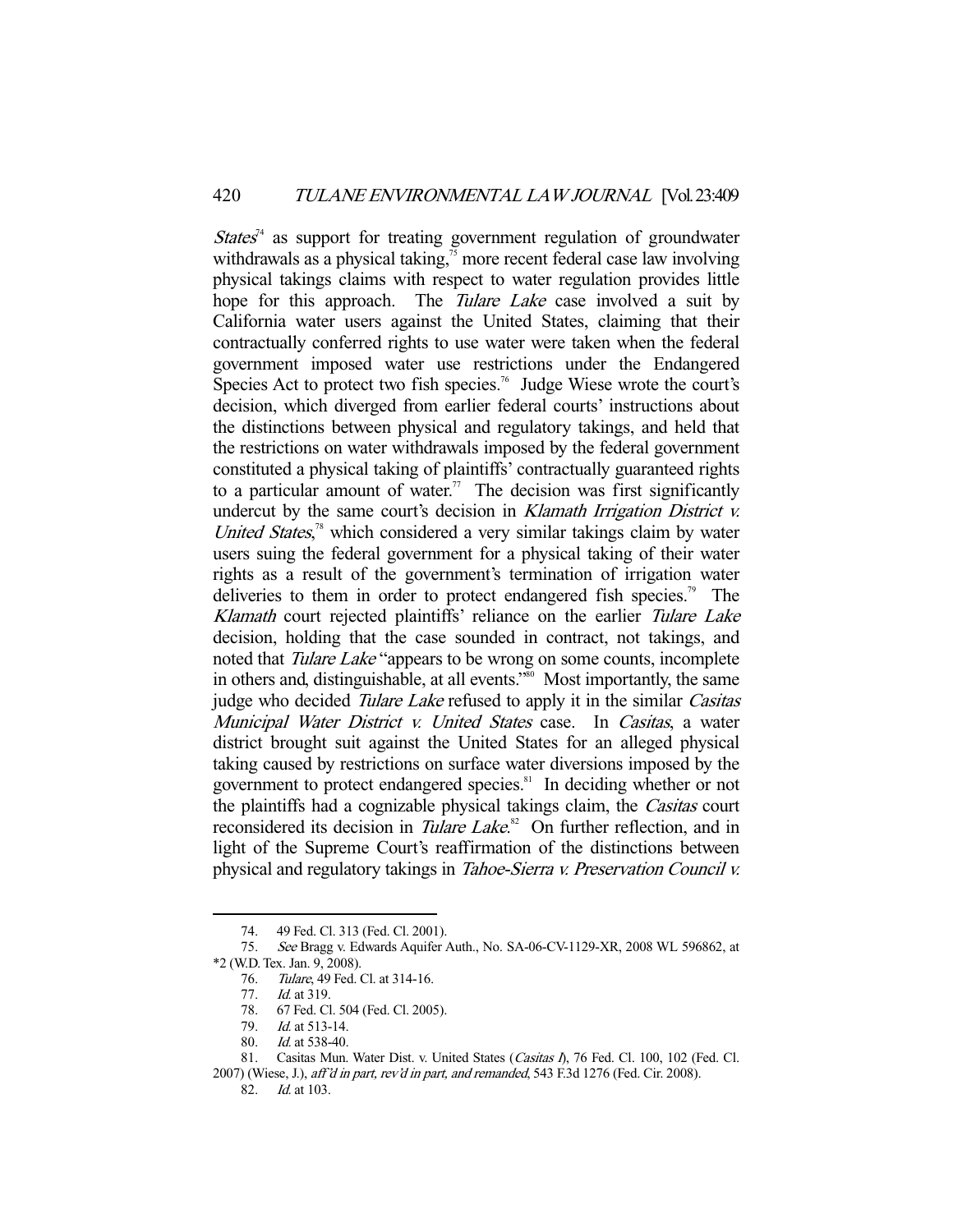Tahoe Regional Planning Agency,<sup>83</sup> Judge Wiese held that because the government did not physically invade property or direct "the property's use to its own needs," but rather restrained the owner's use of property, there could be no physical taking.<sup>84</sup> Indeed, on appeal, the Federal Circuit affirmed the analysis used by the district court for reviewing physical takings claims, although it reached a different result, holding that because the government required the plaintiff to build a fish ladder and then divert water, the plaintiff had contractual rights to use away from its own canals to the fish ladder to protect an endangered species, a physical taking had occurred.<sup>85</sup> In sum, the road to establishing a physical taking due to groundwater regulation is steep indeed.

 Plaintiffs alleging that groundwater regulation has caused a taking have an incentive to claim a "categorical" taking under *Lucas*, especially if the property considered by the court to be affected can be limited to something less than the landowner's interest in all of the real property, because the analysis involves a simple determination of the value of property before and after regulation.<sup>86</sup> To establish a *Lucas* taking, a plaintiff must prove that the action of the government deprives him of all economically beneficial or productive use of his property.<sup>87</sup> A regulation denies all economically beneficial or productive use of property if it "renders the property valueless."<sup>88</sup> Thus, landowners must prove, as a matter of law, that groundwater regulation has deprived their relevant property of *all* value. One commentator has suggested that *Lucas* may not be applicable to takings claims involving water in Texas;<sup>89</sup> however, in light of the consistent declarations by Texas courts that rights to groundwater are an interest in real property, $\frac{90}{10}$  this argument would seem to be a nonstarter in the state.

 <sup>83. 535</sup> U.S. 302, 323-25 (2002).

<sup>84.</sup> Casitas I, 76 Fed. Cl. at 106.

 <sup>85.</sup> Casitas Mun. Water Dist., 543 F.3d 1276, 1288-96.

<sup>86.</sup> See Mayhew v. Town of Sunnyvale, 964 S.W.2d 922, 935 (Tex. 1998); see also Robert Meltz, Takings Law Today: A Primer for the Perplexed, 34 ECOLOGY L.Q. 307, 330-31 (2007).

 <sup>87.</sup> Lucas v. S.C. Coastal Comm'n, 505 U.S. 1003, 1015 (1992). Note that a regulatory taking may also result from a regulation that results in actual physical invasion. Id.

 <sup>88.</sup> Mayhew, 964 S.W.2d at 935.

<sup>89.</sup> See Stephanie E. Hayes Lusk, Texas Groundwater: Reconciling the Rule of Capture with Environmental and Community Demands, 30 St. MARY's L.J. 305, 339-40 (1998) (relying on Barton H. Thompson, Jr., Takings and Water Rights, in WATER LAW: TRENDS, POLICIES AND PRACTICE 34, 48 (Kathleen Marion Carr & James D. Crammond eds., 1995), discussing difficulty of applying takings jurisprudence to water rights which are not real property interests); Joseph L. Sax, Rights That "Inhere in the Title Itself": The Impact of the Lucas Case on Western Water Law, in WATER LAW: TRENDS, POLICIES AND PRACTICE, supra, at 83-84 (noting that traditionally water rights are not possessory interests in which one can own water).

<sup>90.</sup> See cases cited *supra* note 6.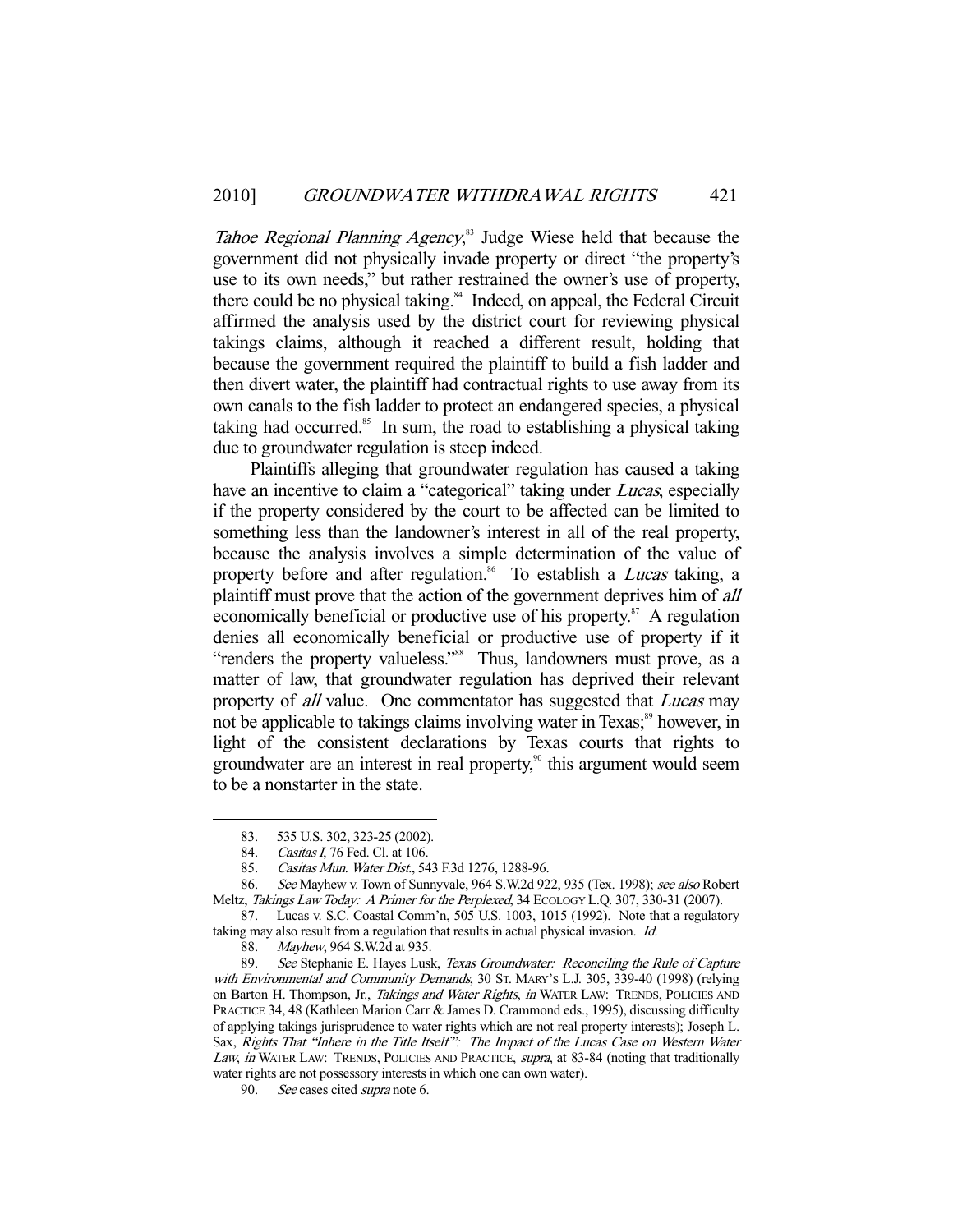The most likely analysis applicable to the claim that groundwater regulation has occasioned a taking is the *Penn Central* analysis; however, it is also the most unwieldy.<sup>91</sup> To determine whether the government has unreasonably interfered with a landowner's right to use and enjoy property under *Penn Central* requires consideration of the character of the governmental action, the economic impact of the regulation, and the extent to which the regulation interferes with reasonable investmentbacked expectations of the landowner. $92$  In reviewing governmental action under this standard, a court will engage in an "essentially ad hoc, factual inquir[y]," looking at all three of these factors.<sup>93</sup> In *Penn Central*, a historic preservation regulation that resulted in prohibiting plaintiffs from developing their property in the airspace above their existing building, was held not to constitute a taking of their property.<sup>94</sup> The premise of the *Penn Central* analysis is that a regulation that substantially furthers important public purposes *may* so frustrate distinct investmentbacked expectations as to comprise a taking. And although the historic preservation regulation in that case was found not to be a taking, the case nonetheless mandates that the impact of a regulation on the "parcel as a whole" be considered. $\frac{95}{2}$ 

Although the *East* case established that damages would not be available where one private party "takes" the groundwater that had previously been available to another private party,<sup>96</sup> Texas courts have not decisively addressed whether the State of Texas or a groundwater conservation district may have liability for limiting, by regulation, the same rights.

 Before engaging in a takings analysis, it must first be established that the property claimed to have been "taken" is actually vested property entitled to constitutional protection. $97$  As the Texas Supreme Court noted in City of Dallas v. Trammell, "A right to be within the protection of the Constitution, must be a vested right. It must be something more than <sup>a</sup> mere expectancy based upon an anticipated continuance of an existing

<sup>91.</sup> See Meltz, *supra* note 86, at 333-47.

 <sup>92.</sup> Penn Cent. Transp. Co. v. City of New York, 438 U.S. 104, 129 (1978); Palazzolo v. Rhode Island, 533 U.S. 606, 633-34 (2001); see also Sheffield Dev. Co. v. City of Glenn Heights, 140 S.W.3d 660, 672 (Tex. 2002).

<sup>93.</sup> Penn Cent., 438 U.S. at 124; see also Lucas v. S.C. Coastal Comm'n, 505 U.S. 1003, 1015 (1992).

<sup>94.</sup> Penn Cent., 438 U.S. at 130-38.

<sup>95.</sup> Id. at 127; see also City of Dallas v. Blanton, 200 S.W.3d 266, 273-79 (Tex. App. 2006).

 <sup>96.</sup> Houston & Tex. Cent. Ry. Co. v. East, 81 S.W. 279, 280-81 (Tex 1904).

 <sup>97.</sup> See State v. Operating Contractors, 985 S.W.2d 646, 653 (Tex. App. 1999) ("[B]ecause [plaintiffs] did not have vested rights . . . they suffered no taking.").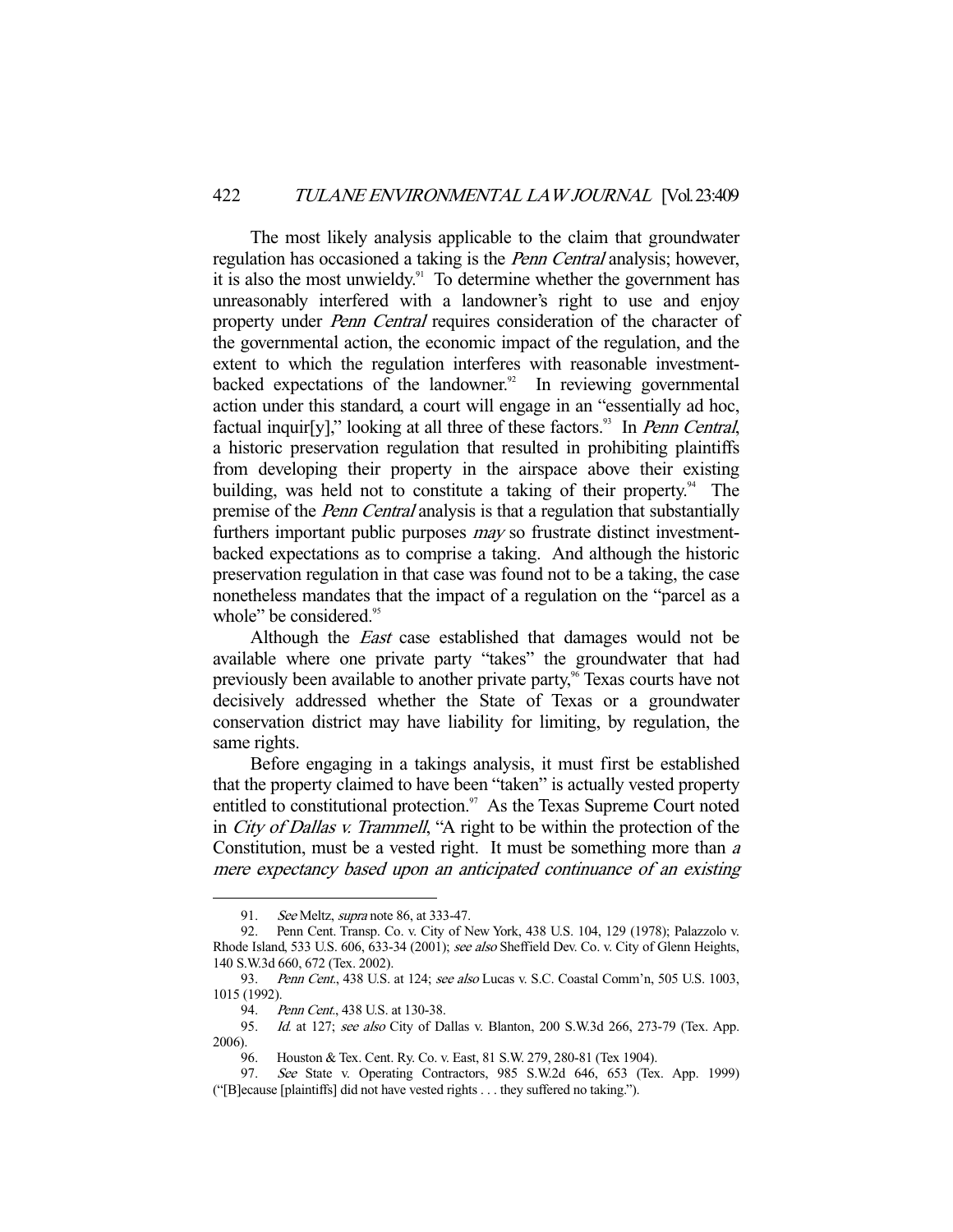law."<sup>98</sup> If the property does not rise to the level of a vested property right, then no further takings analysis need be undertaken and the claim for compensation must fail.

 The Texas Supreme Court first addressed whether regulation by a GCD constituted a taking in Barshop v. Medina County Underground Water Conservation District.<sup>99</sup> In Barshop, the Texas Supreme Court considered whether the provisions of the Edwards Aquifer Authority Act authorizing groundwater withdrawal permits to be issued based on historical use constituted a facial taking.<sup>100</sup>

 In 1993, determining that it was "necessary, appropriate, and a benefit to the welfare of this state to provide for the management of the [Edwards] aquifer," the Legislature passed the Edwards Aquifer Authority (EAA) Act.<sup>101</sup> It did so under a threat by a federal district judge to regulate withdrawals from the Edwards Aquifer pursuant to the federal Endangered Species Act in order to protect endangered and threatened species dependent on flows from Comal and San Marcos Springs.<sup>102</sup> The EAA Act created the EAA and empowered it to implement a comprehensive regulatory scheme to control and manage the withdrawal of groundwater from the Edwards Aquifer.<sup>103</sup> The EAA Act imposes a cap on annual pumping from the Edwards Aquifer and authorizes only those entities that were already using Edwards groundwater when the Act was passed to obtain a groundwater withdrawal permit. In order to be entitled to a permit, an "existing user" must prove that it pumped and beneficially used water from the Edwards Aquifer during the "historical period" between June 1, 1972, and May 31, 1993.<sup>104</sup>

 <sup>98. 101</sup> S.W.2d 1009, 1014 (Tex. 1937) (emphasis added) (quoting Dodge v. Bd. of Educ., 5 N.E.2d 84, 86 (1936)).

 <sup>99. 925</sup> S.W.2d 618 (Tex. 1996). The Texas Supreme Court had earlier affirmed the Houston Court of Appeals' decision in Beckendorff v. Harris-Galveston Coastal Subsidence District, which held that the legislation creating the Harris-Galveston Coastal Subsidence District to regulate groundwater withdrawals was constitutional, although not challenged on takings grounds. 558 S.W.2d 75, 81-82 (Tex. Civ. App. 1977).

 <sup>100.</sup> Barshop, 925 S.W.2d at 630.

 <sup>101. 1993</sup> Tex. Gen. Laws 2350, as amended.

 <sup>102.</sup> See Sierra Club v. Babbitt, 995 F.2d 571, 573-75 (5th Cir. 1993) (requiring federal and state agencies to protect springflows from the Aquifer and encouraging Texas to develop a regulatory system to limit Aquifer withdrawals).

 <sup>103.</sup> Sierra Club v. City of San Antonio, 112 F.3d 789, 792 (5th Cir. 1997). The Edwards Aquifer is a unique underground system of water-bearing geologic formations in Central Texas. Edwards Aquifer Auth. v. Day, 274 S.W.3d 742, 748-50 (Tex. App. 2008), pet. granted, No. 08- 0964. Water enters the Edwards Aquifer through the ground as surface water and rainfall and leaves through well withdrawals and springflow. The Edwards Aquifer is the primary source of water for residents of the south central part of Texas; the Aquifer and its water are vital to the general economy and welfare of the State. Id.

 <sup>104. 1993</sup> Tex. Gen. Laws 2350, as amended, §§ 1.03(10), 1.16(a), (b), (d).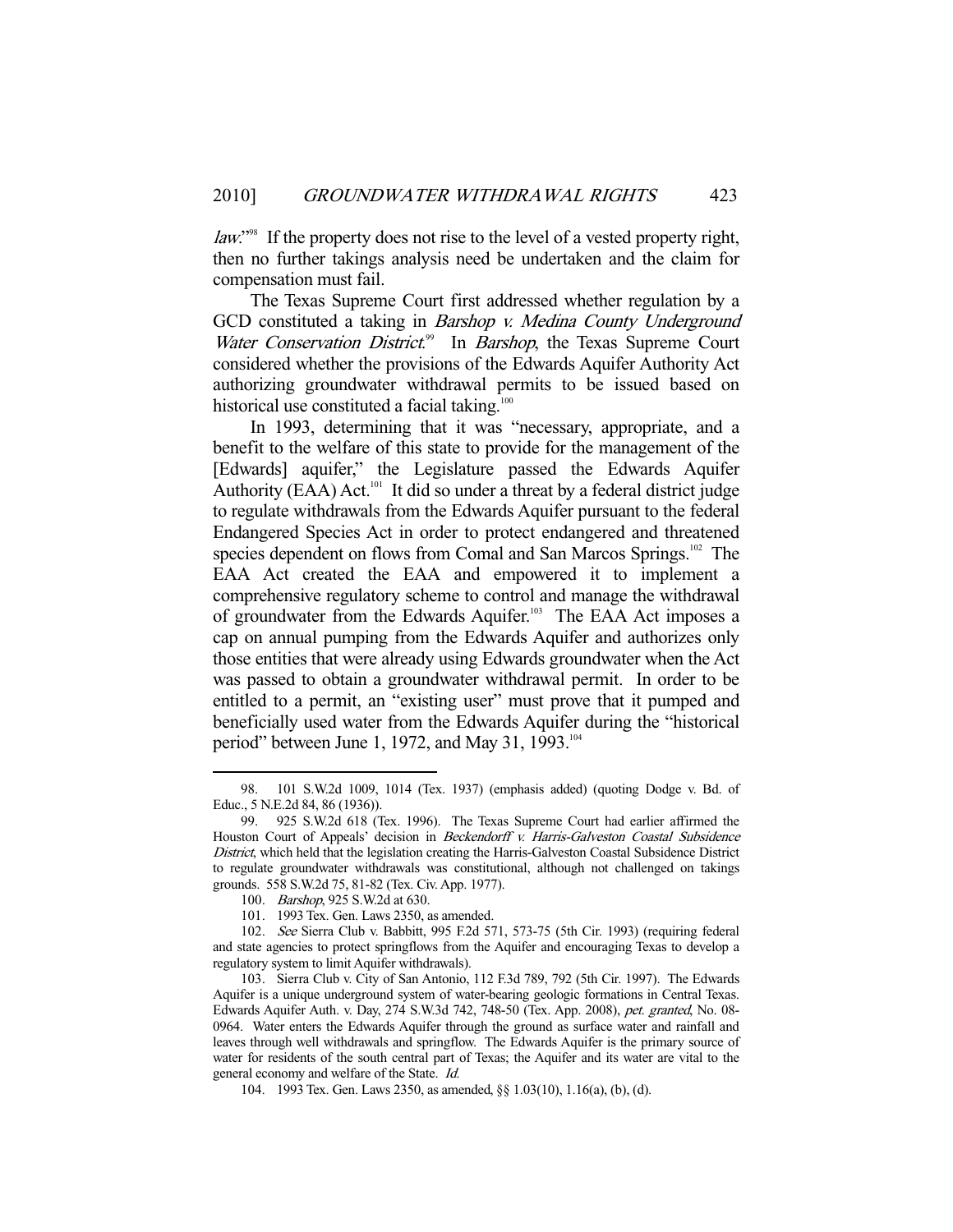The *Barshop* court assumed without deciding that the plaintiffs had a vested property right in groundwater, recognizing that "we have not previously considered the point at which water regulation unconstitutionally invades the property rights of landowners,<sup>"105</sup> and held that such a claim was premature as the Act had not yet been applied to deny landowners of any property.<sup>106</sup> The court observed that affected landowners may be able to challenge the application of the EAA Act to their property but warned: "It will be the landowner's burden to establish a vested property right in the underground water which the Authority eviscerated. The landowner will also have to prove damages and the failure to receive adequate compensation from the State."<sup>107</sup>

In the more than thirteen years since the *Barshop* decision, the Texas Supreme Court has yet to address any "as applied" takings claims based on groundwater regulation; however, the *Day v. Edwards Aquifer* Authority case, now pending before the court, squarely presents the question of whether a landowner possesses a constitutionally protected right in groundwater pursuant to the common law Rule of Capture.<sup>108</sup> If the Texas Supreme Court affirms the court of appeals' holding that a landowner holds a vested right to future groundwater withdrawals under the Rule of Capture, GCDs throughout Texas will brace themselves for what is likely to be an onslaught of takings litigation by any landowner with enough capital to wage a lawsuit. Groundwater districts are funded by statutorily limited ad valorem taxes and fees assessed on users,<sup>109</sup> and the potential costs of litigation could be crippling. In the EAA region alone, encompassing all or parts of eight counties in South-Central Texas, including Bexar County and the nation's seventh-largest city, San Antonio,<sup>110</sup> the number of landowners overlying the Edwards Aquifer who were deprived of their common law right to withdraw groundwater under the Rule of Capture is staggering.<sup>111</sup> If the Texas Supreme Court reverses the court of appeals, consistent with the jurisprudence of a host of other states holding that common law water rights may be modified or limited by the state in the public interest without implicating constitu-

 <sup>105.</sup> Barshop, 925 S.W.2d at 626.

 <sup>106.</sup> Id. at 630-31.

 <sup>107.</sup> Id.

<sup>108.</sup> Edwards Aquifer Auth. v. Day, No. 08-0964 (Tex. pet. granted Jan. 15, 2010).

 <sup>109.</sup> See TEX.WATER CODE ANN. §§ 36.201-.207 (Vernon 2008) (district revenues).

 <sup>110. 1993</sup> Tex. Gen. Laws 2350, as amended, § 1.04 (establishing EAA territorial boundaries).

 <sup>111.</sup> U.S. Census Bureau, Population Div., 2008 Population Estimates, http://www.census. gov/popest/cities/tables/SUB-EST2008-01.csv (last visited Feb. 20, 2010).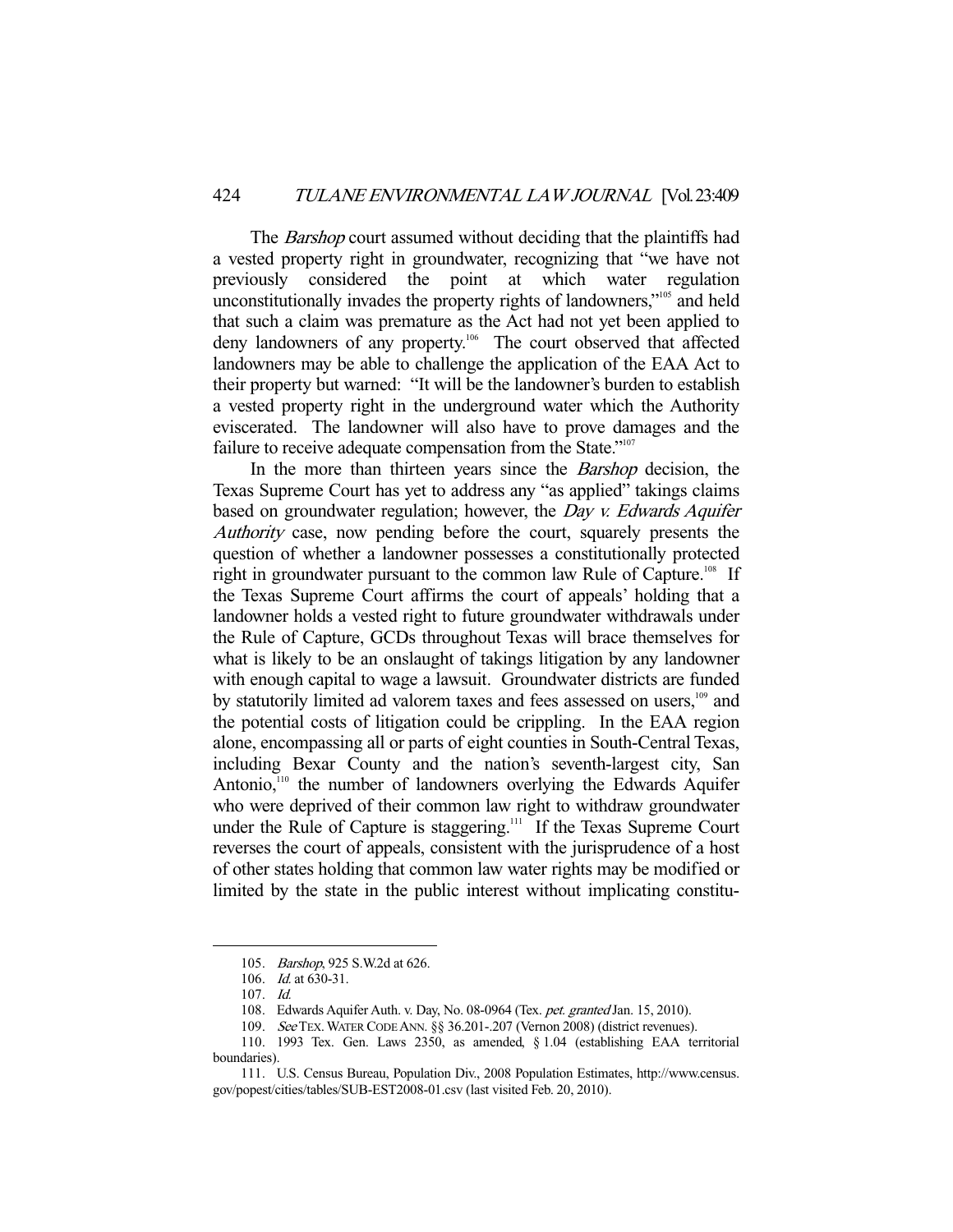tional concerns,<sup>112</sup> the multitude of pending and anticipated takings suits against GCDs in Texas will evaporate.

The *Day* case involves a takings claim based on the abrogation of the common law Rule of Capture by the EAA Act, and the issuance by the Edwards Aquifer Authority of a groundwater withdrawal permit at an amount substantially below the application amount.<sup>113</sup> Day and McDaniel ( $D \& M$ ) filed an application with the EAA seeking a permit to withdraw Edwards Aquifer water for irrigation use.<sup>114</sup> The EAA granted a permit to  $D \& M$  for only part of the water requested in the application based on water withdrawn from a ditch on  $D \& M$ 's property, supplied by the Aquifer, but rejected  $D \& M$ 's claim for water withdrawn from a dammed creek on the property, although supplied primarily by water flowing from the Aquifer, because once the water entered the creek, it became state water and was no longer subject to the EAA's permitting jurisdiction.<sup>115</sup> D & M challenged the Authority's permitting decision, seeking, among other things, a declaratory judgment that the EAA's decision on the permit application resulted in a taking of  $D \& M$ 's water rights under the common law Rule of Capture, without just compensation, in violation of the Texas Constitution.<sup>116</sup> The EAA counterclaimed against the State of Texas, asserting that any taking in the case was the result of the EAA's implementation of the plain language of the EAA Act.<sup>117</sup> The trial court denied D  $\&$  M's takings claim, ruling for the EAA on its motion for summary judgment that  $D \& M$  had no vested

<sup>112.</sup> See, e.g., Bamford v. Upper Republican Natural Res. Dist., 512 N.W.2d 642, 652 (Neb. 1994) (finding that the legislature has the power to alter the common law governing groundwater and holding that a governmental entity's order enjoining the withdrawal of groundwater did not constitute a regulatory taking); Cherry v. Steiner, 543 F. Supp. 1270, 1277- 78 (D. Ariz. 1982), aff'd, 716 F.2d 687 (9th Cir. 1983) (holding that legislation that abrogated or diminished plaintiffs' rights to groundwater under the preexisting common law did not deprive plaintiffs of property without due process); Town of Chino Valley v. City of Prescott, 638 P.2d 1324, 1327 (1981) (holding that a landowner has no ownership interest in the groundwater beneath his property prior to its capture); Tequesta v. Jupiter Inlet Corp., 371 So. 2d 663, 666-67 (Fla.), cert. denied, 444 U.S. 965 (1979) (stating that a landowner had no constitutionally protected property right in water); Williams v. City of Wichita, 374 P.2d 578, 589 (Kan. 1962), appeal dismissed, 375 U.S. 7 (1963) (holding that a statute, which abrogated common law rules governing groundwater, did not violate due process); Cal.-Or. Power Co. v. Beaver Portland Cement Co., 73 F.2d 555, 568-69 (9th Cir. 1934), aff'd, 295 U.S. 142 (1935) (holding that legislative modification of riparian surface water rights did not amount to a deprivation of property without due process).

 <sup>113.</sup> See Edwards Aquifer Auth. v. Day, 274 S.W.3d 742, 748-50 (Tex. App. 2008), pet. granted, No. 08-964, (Jan. 15, 2010).

 <sup>114.</sup> Id. at 748.

 <sup>115.</sup> Id. at 749-50.

<sup>116.</sup> *Id.* at 750.

 <sup>117.</sup> See Day v. Edwards Aquifer Auth. v. Texas, No. 04-04-0294-CVA (218th Dist. Ct., Atascosa County, Tex. Jan. 11, 2007).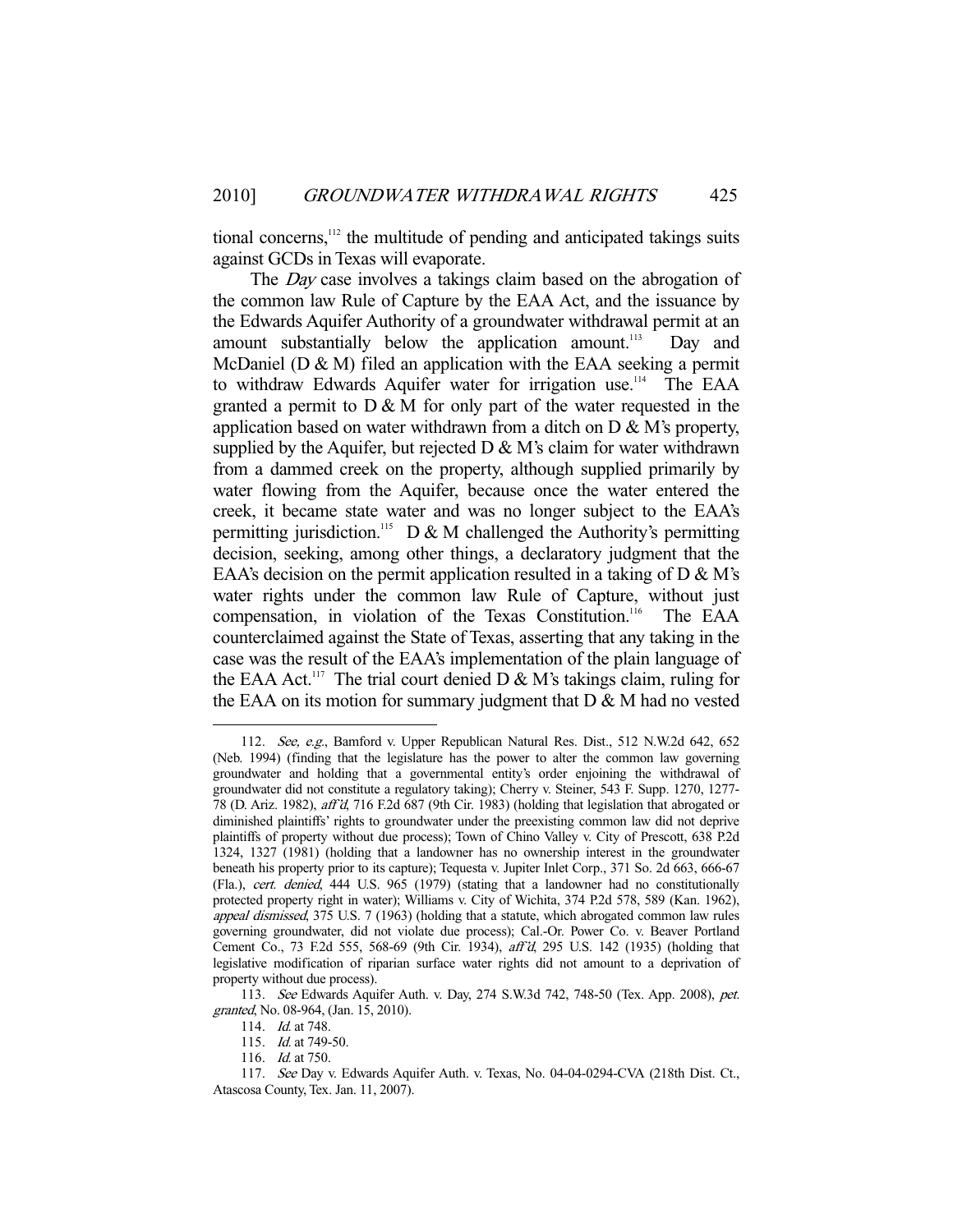right to continue to withdraw groundwater beneath their property under the common law Rule of Capture and, therefore, there was no need to conduct a takings analysis.118 The San Antonio Court of Appeals reversed the district court's ruling that  $D \& M$  did not have a vested right to withdraw groundwater based on the Rule of Capture, holding in reliance on their earlier opinion in the City of Del Rio v. Clayton Sam Colt Hamilton Trust case that because "landowners have some ownership rights in the groundwater beneath their property . . . they have a vested right therein," and remanding to the trial court on the takings claim.<sup>119</sup> Both the EAA and the State of Texas, as third-party defendant, argue that the Rule of Capture provides no vested right to withdraw groundwater, and, therefore, there can be no taking.120 The EAA has argued in the alternative that there can be no vested right to water not previously withdrawn and placed to beneficial use. Amicus briefs have been filed by interested parties, including the Alliance of Edwards Aquifer Authority Permit Holders<sup>121</sup> and the Harris-Galveston Subsidence District, in favor of the EAA and the State of Texas' position, and the Texas Farm Bureau, the Southwestern Cattle Raisers Association, and the Texas Comptroller, in support of D & M's position.<sup>122</sup>

In addition to *Day*, several takings claims are now pending against groundwater conservation districts—alleging that the denial of a permit by a groundwater district or the issuance of a permit for less than applied for constitutes a taking of property for which just compensation is

 <sup>118.</sup> Day, 274 S.W.3d at 750.

 <sup>119.</sup> Id. at 756 (citing City of Del Rio v. Clayton Sam Colt Hamilton Trust, 269 S.W.3d 613, 617-18 (Tex. App. 2008). The Del Rio case did not involve regulation by a groundwater conservation district but rather the construction of a deed reserving water rights under the Rule of Capture. See City of Del Rio, 269 S.W.3d at 613. The court in Del Rio held that due to the reservation of water rights by the Trust, the City did not own groundwater beneath the tract and so could not drill and pump it. Id. at 618. In reaching its conclusion, the court embraced the "absolute ownership" theory of groundwater that the surface owner owns the groundwater in place and concluded that the Trust could then sever and retain the ownership rights to the groundwater. Id. at 618-19; see also Dylan O. Drummond, Lynn Ray Sherman & Edmond R. McCarthy, Jr., The Rule of Capture in Texas—Still So Misunderstood After All These Years, 37 TEX. TECH L. REV. 1 (2004); cf. Corwin W. Johnson, The Continuing Voids in Texas Groundwater Law: Are Concepts and Terminology To Blame?, 17 ST. MARY'S LAW J. 1281, 1295 (1986) ("One must be careful not to read into the words 'ownership' and 'property' meanings that are not there."); Susana E. Canseco, Landowners' Rights in Texas Groundwater: How and Why Texas Courts Should Determine Landowners Do Not Own Groundwater in Place, 60 BAYLOR L. REV. 491 (2008).

<sup>120.</sup> Edwards Aquifer Auth. v. Day, No. 08-0964 (Tex. pet. granted Jan. 15, 2010).

 <sup>121.</sup> The permitting of groundwater rights in the Edwards Aquifer has been lengthy and involved and would likely be upended if nonusers are held to have vested rights to withdraw groundwater as well. See Darcy A. Frownfelter & Deborah Clarke Trejo, The Rule of Capture and the Edwards Aquifer Adjudication, 1 WATER REP. 1 (Mar. 2004).

<sup>122.</sup> See Edwards Aquifer Auth. v. Day, No. 08-0964 (Tex. pet. granted Jan. 15, 2010).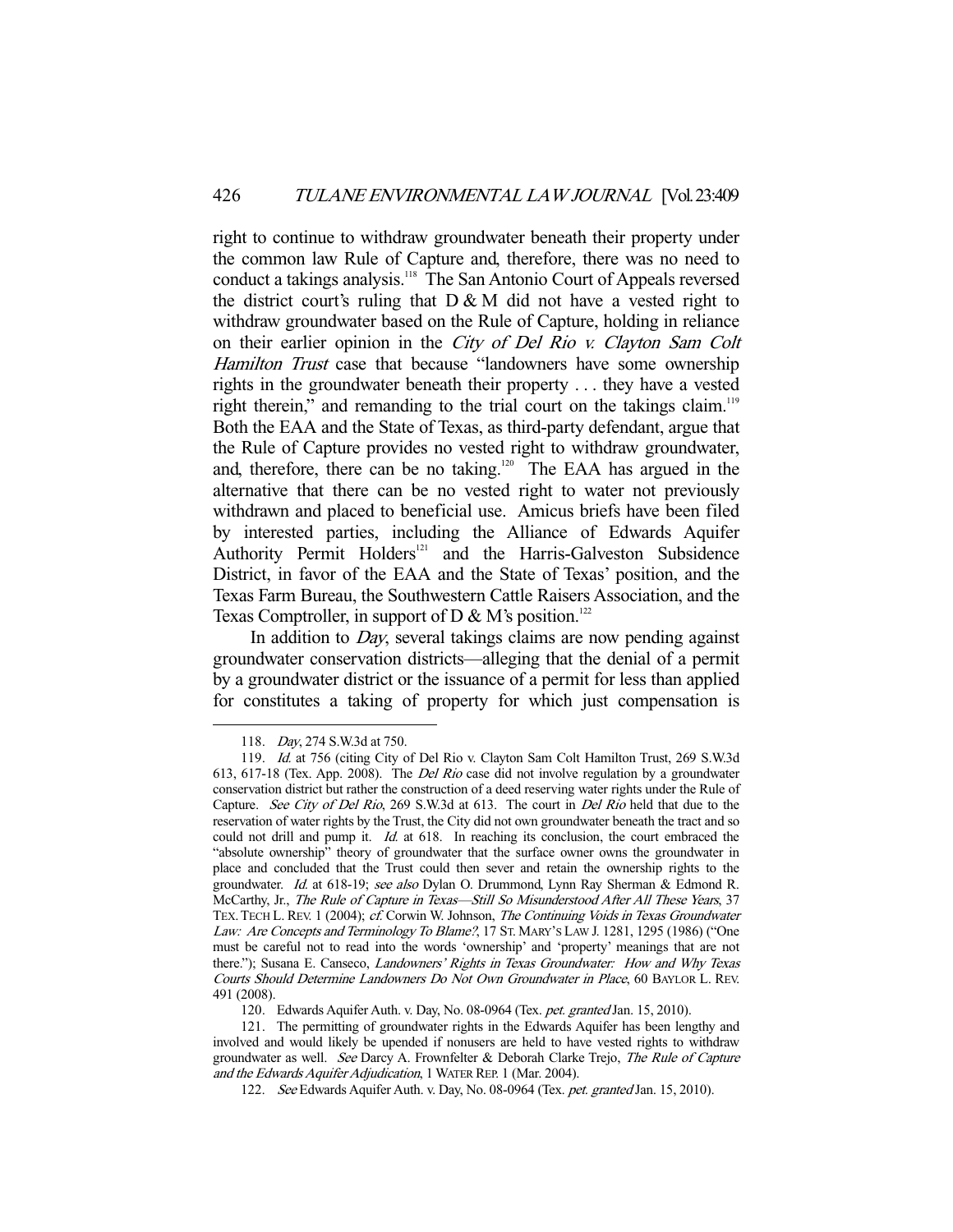required. Pending cases allege that governmental regulation of groundwater has caused a taking based on the theories of physical and regulatory takings under *Lucas* and *Penn Central*.<sup>123</sup> The oldest pending takings claim against a GCD is Guitar Holding Co., L.P. v. Hudspeth County Underground Water Conservation District No. 1.<sup>124</sup> Challenges to the validity of the Hudspeth District's permitting and transfer rules on appeal led to invalidation of the District's rules related to transfers and may ultimately lead to the adoption of new permitting rules, $125$  but a claim that the same District's rules result in an unconstitutional taking remains unresolved in district court.<sup>126</sup> The remaining takings cases are based on EAA regulation of groundwater withdrawals. *Chemical Lime, Ltd. v.* Edwards Aquifer Authority<sup>27</sup> involves a takings claim based on the EAA's denial of an application for an Initial Regular Permit filed by a historical Aquifer user after the deadline.<sup>128</sup> In *Bragg v. Edwards Aquifer* Authority, the plaintiffs allege a taking based on the EAA's denial of one permit application due to no use of groundwater during the EAA Act's historical period and the granting of another permit application for less than the amount requested because the plaintiffs were not given credit for withdrawals occurring outside of the EAA Act's historical period.<sup>129</sup> Horton *v. Edwards Aquifer Authority*, now on appeal, alleges a taking based on the partial denial of a transfer application but was dismissed by the district court for lack of jurisdiction as the claimants could not

<sup>123.</sup> See, e.g., Bragg v. Edwards Aquifer Auth., No. 06-11-18170CV (38th Dist. Ct., Medina County, Tex. Nov. 21, 2006); Edwards Aquifer Authority v. Horton, No. 04-09-00375-CV (Tex. App.—San Antonio notice of appeal filed June 25, 2009); Day v. Edwards Aquifer Authority v. State of Texas, No. 04-04-0294-CVA; Chem. Lime, Ltd. v. Edwards Aquifer Auth., No. C2004-115A (22d Dist. Ct., Comal County, Tex., filed Jan. 22, 2004) (takings claim); Guitar Holding Co. v. Hudspeth County Underground Water Conservation Dist. No. 1, No. 2703-205 (205th Dist. Ct., Hudspeth County, Tex., filed Oct. 16, 2002) (takings claim severed).

 <sup>124. 209</sup> S.W.3d 146 (Tex. App. 2006).

 <sup>125.</sup> See id. at 164-66.

 <sup>126.</sup> Guitar Holding Co. v. Hudspetch Co. Underground Water Conservation Dist. No. 1, No. 703-205 (205th Dist. Ct., Hudspeth County, Tex. filed Oct. 16, 2002).

 <sup>127.</sup> No. C2004-115A (22d Dist. Ct., Comal County, Tex. filed Jan. 22, 2004).

 <sup>128.</sup> In its original suit, Chemical Lime challenged the EAA rule establishing the deadline for filing IRP applications and claimed that it had substantially complied with the Act's filing requirements. See id. The district court severed the takings claim into this separate cause of action. Id. The Texas Supreme Court recently decided the deadline case holding that the EAA had properly established the deadline for filing IRP applications and Chemical Lime had not substantially complied with that deadline. Edwards Aquifer Auth. v. Chem. Lime, Ltd., 291 S.W.3d 392, 404-05 (Tex. 2009).

 <sup>129.</sup> No. 06-11-18170-CV (38th Jud. Dist., Medina County, Tex. filed Nov. 21, 2006). The Braggs also alleged federal civil rights claims against the EAA, all of which were dismissed. Bragg v. Edwards Aquifer Auth., No. 08-50584, 2009 WL 2486935, at \*1 (5th Cir. Aug. 14, 2009).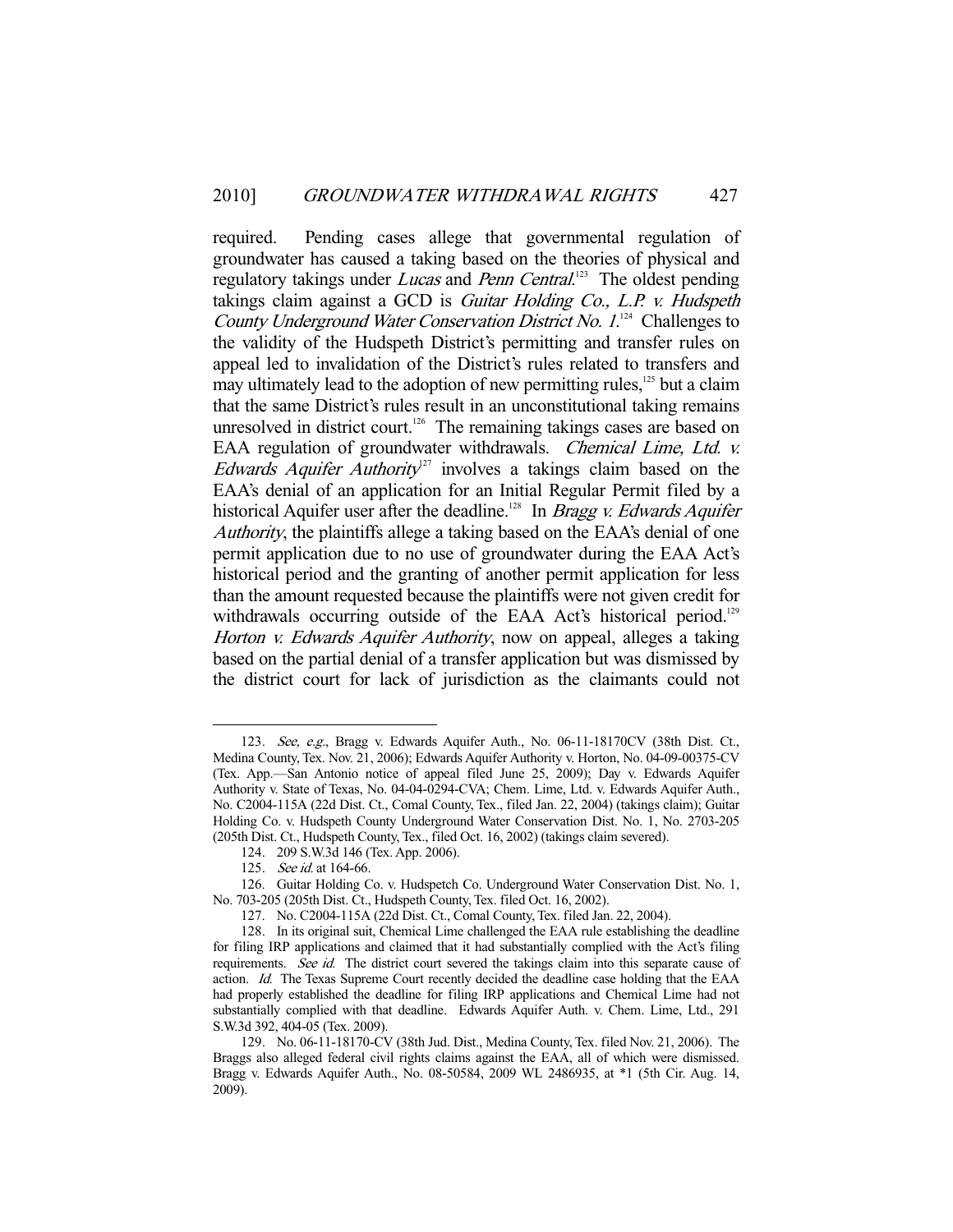demonstrate that they owned the permitted rights at the time of the EAA's transfer denial.<sup>130</sup>

 Lower courts in Texas will likely soon address the nature and extent of the "vested" property interest in groundwater that plaintiffs claim groundwater regulation has taken. The courts will do this either by relying on the *Day* decision issued by the San Antonio Court of Appeals, or by assuming, without deciding, that landowners hold a vested property right in groundwater under the Rule of Capture.

III. DEFINING AND VALUING GROUNDWATER RIGHTS UNDER THE RULE OF CAPTURE

## A. How Exactly Does One Define, and Subsequently Value, a Landowner's Right Under the Rule of Capture?

 If a landowner has a vested right to something definable under the Rule of Capture and groundwater regulation has deprived a landowner of that right, it is probable that a landowner plaintiff will seek to define and value that right to establish a taking and that government will seek to do so as well in order to defeat such a claim. In the event that a Texas court determines that a physical taking has occurred as the result of groundwater regulation, the value of the taken water rights will serve as the amount of just compensation, simplifying the valuation process.<sup>131</sup>

 Under the common law, landowners are not guaranteed any amount of water, as under the Rule of Capture, a landowner has no remedy against anyone if all the water under his property is taken, even from a well that the landowner has invested substantial sums of money in and relied on for his business or other purposes, as in the *East* case.<sup>132</sup> The recent intermediate appellate decisions by the San Antonio Court of Appeals in *City of Del Rio* and *Day* indicate that a landowner has at least "some ownership rights" in groundwater beneath his property; however, thus far, those cases have not provided any clarification as to how such a right should be defined.<sup>133</sup> Therefore, landowner allegations that their

 <sup>130.</sup> No. 07-03-25684-CV-A (38th Dist. Ct., Uvalde County, Tex., claims against the EAA dismissed June 5, 2009). The San Antonio Court of Appeals affirmed the dismissal of the takings claim. Edwards Aquifer Auth. v. Horton, No. 04-09-00375-CV, 2010 WL 374551 (Tex. App. San Antonio, pet. filed).

 <sup>131.</sup> Loretto v. Teleprompter Manhattan CATV Corp., 458 U.S. 419, 437 (1982) (finding that once a physical occupation is established, a court shall consider the extent of the occupation to determine the amount of compensation due).

 <sup>132.</sup> See Houston & Tex. Cent. Ry. Co. v. East, 81 S.W. 279, 280-81 (Tex. 1904).

 <sup>133.</sup> See City of Del Rio v. Clayton Sam Colt Hamilton Trust, 269 S.W.3d 613, 617-18 (Tex. App. 2008); Edwards Aquifer Auth. v. Day, 274 S.W.3d 742, 756 (Tex. App. 2008). "Although Texas is an extreme case, it shows how the rhetoric of property rights in water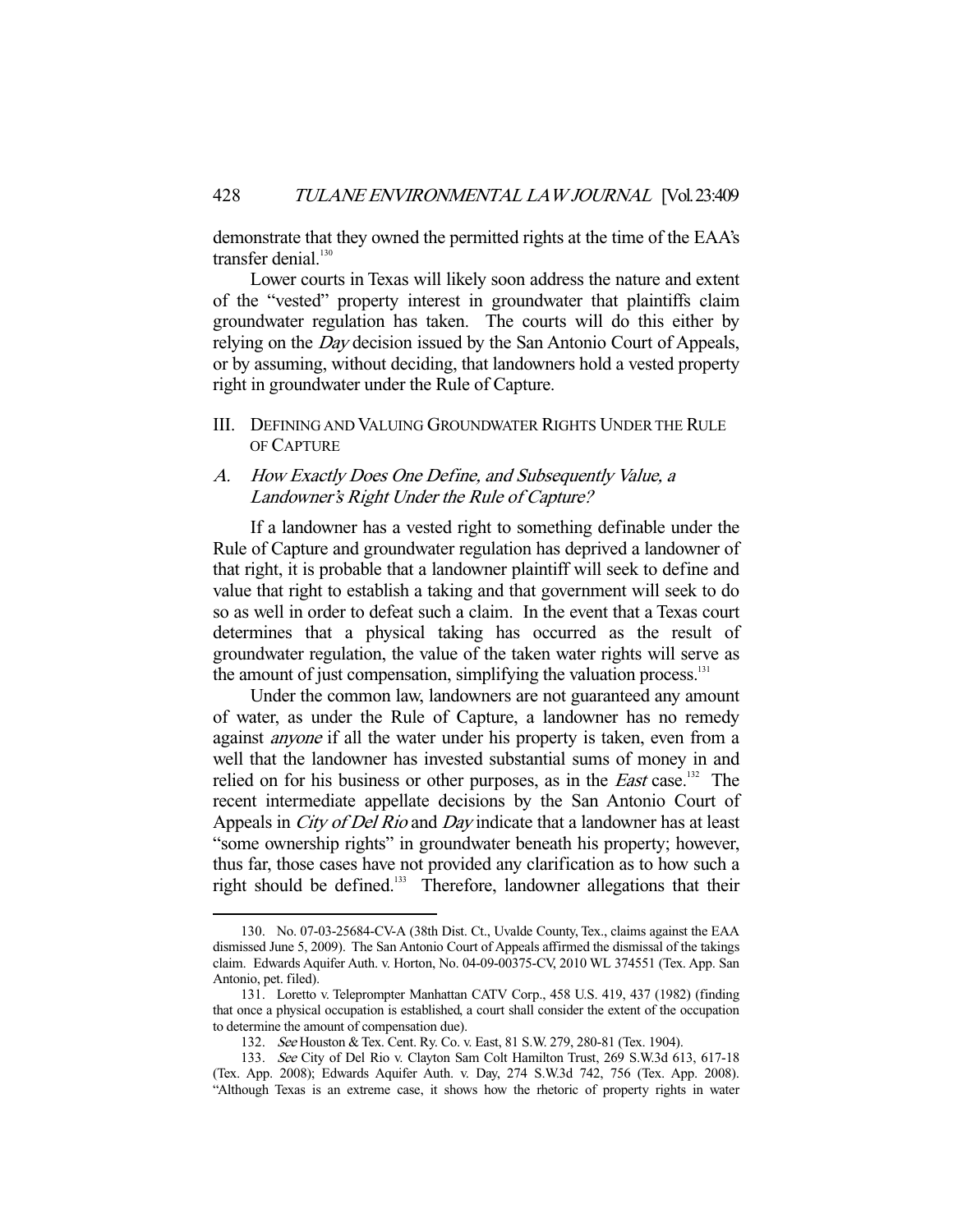property right under the Rule of Capture has been taken begs the questions of what property they have been deprived of, due to the nature of that common law principle.

 Assuming for purposes of discussion that groundwater regulation deprives a landowner of any right to withdraw groundwater from beneath her property, let us consider the possible rights the landowner has been deprived of: (1) the right to drill a well, (2) the right to drill a well and attempt to obtain groundwater, or (3) the right to obtain a specific quantity of groundwater.<sup>134</sup>

 Certainly, if a landowner had a vested right to something under the Rule of Capture, that right included at least the right to drill a well. Under the common law, no prohibition existed on a landowner drilling a well. If groundwater regulation prohibits the drilling of new wells, this right has been taken. $135$ 

 Furthermore, the common law Rule of Capture absolutely authorized a landowner to both drill a well and attempt to obtain groundwater. This is consistent with an argument that governmental defendants, including the State of Texas, have made that a groundwater right under the Rule of Capture vests only to groundwater a landowner has reduced to possession, not to groundwater *in situ*.<sup>136</sup> If groundwater

-

 136. See Barshop v. Medina County Underground Water Conservation Dist., 925 S.W.2d 618, 625 (Tex. 1996) (discussing State of Texas' argument that "no constitutional taking occurs under the statute for landowners who have not previously captured water" because "until the water is actually reduced to possession, the right is not vested and no taking occurs"); see also Brief of Petitioner State of Texas at 21-22, Edwards Aquifer Auth. v. Day, No. 08-0964 (Tex. Sept. 18, 2009) ("[I]n a recharging Aquifer like the Edwards, if a property owner's interest in water

employed throughout the West has far outstripped the reality of how limited or evanescent those property rights actually are." John D. Leshy, A Conversation About Takings and Water Rights, 83 TEX.L.REV. 1985, 2005 (2005).

 <sup>134.</sup> A specific quantity of groundwater may refer to the amount historically used, the amount that can reasonably be used by the landowner, the amount of groundwater determined to be "in place" beneath a landowner's property, the amount that a landowner has the capacity to withdraw from the aquifer, or the amount of groundwater in the aquifer that may conceivably be obtained from beneath a landowner's property.

 <sup>135.</sup> It should be noted that well drilling is restricted not only by groundwater districts but by the State of Texas and other local governments as well. See, e.g., 16 TEX. ADMIN. CODE ch. 76 (West 2009) (imposing technical requirements on well drilling, including spacing requirements); 30 TEX. ADMIN. CODE § 285.91, tbl.10 (West 2009) (prohibiting wells from being drilled within specified minimum distances from on-site sewage facilities); ABILENE, TEX., CODE OF ORDINANCES § 13-72 (2003); AMARILLO, TEX., CODE OF ORDINANCES § 8-5-2 (2000) (incorporating state regulations regarding on-site sewage facilities into their municipal code, including prohibitions on locating wells within certain distances from on-site sewage facilities); SAN MARCOS, TEX., CITY CODE § 5.2.6.1 (2008), http://library7.municode.com/defaulttest/home.htm?infobase=11549&docaction=whatsnew (last visited Mar. 10, 2010) (prohibiting development within a water quality zone); AUSTIN, TEX., CITY CODE § 25-8-281 (2008) (establishing a buffer zone around critical environmental features, prohibiting any construction within that zone).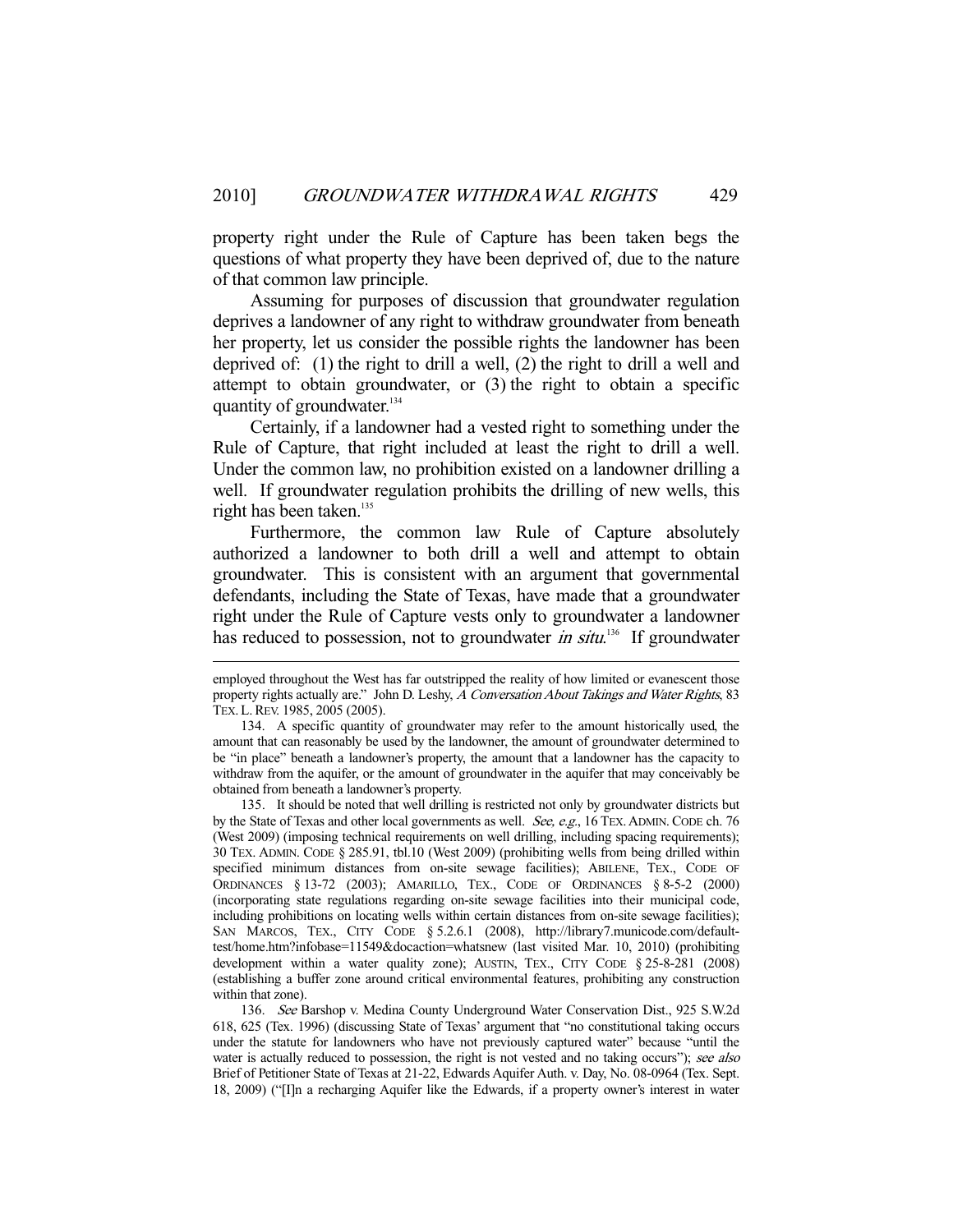regulation prohibits the drilling of new wells, and a landowner had a vested right to drill a new well and attempt to obtain groundwater, this right has also been taken.<sup>137</sup>

 Finally, can it be said that the Rule of Capture provided landowners with a vested right to a specific amount of groundwater? That conclusion seems counterintuitive because, in the East case, Mr. East was held not to be entitled to any water at all.<sup>138</sup> Based on the nature of the Rule of Capture, historic use is of no import and cannot provide the quantification of the right—that Mr. East was already using groundwater when the railroad drilled its well provided no remedy to him.<sup>139</sup> The *East* court specifically rejected the American reasonable use rule in favor of the Rule of Capture or the English rule.<sup>140</sup>

Likewise, the *East* case provides no support for quantification of the right based on an individual's capacity, expectations, or the amount of water theoretically available from the aquifer. $141$  Indeed, because each

vested while the water was beneath [the] property, then that water would have to remain his property when it migrated below his neighbor's house—an eventuality that, as the [Texas Supreme] Court recognized in [*Texas Co. v. Daughtry*], the law does not allow for. 176 S.W. 717, 719 (holding that 'absolute ownership' does not occur until the fugacious material is removed from the ground)). Brief of Petitioner Edwards Aquifer Authority at 38-40, Edwards Aquifer Auth. v. Day, No. 08-0964 (Tex. Sept. 18, 2009) ("A never-exercised groundwater right is not backed by investment and sweat and cannot be seen as vested.") (citing Baumann v. Smrha, 145 F. Supp. 617, 624-25 (D. Kan.), aff'd, 352 U.S. 863 (1956); Village of Tequesta v. Jupiter Inlet Corp., 371 So. 2d 663, 671 (Fla. 1979); Susana Canseco, Landowners' Rights in Texas Groundwater: How and Why Texas Courts Should Determine Landowners Do Not Own Groundwater in Place, 60 BAYLOR L. REV. 491 (2008); Mayhew v. Town of Sunnydale, 964 S.W.2d 922, 937 (Tex. 1998)); see also Thompson, supra note 89, at 46 (discussing courts' historic hesitancy to accord especially unexercised water rights constitutional protection).

 <sup>137.</sup> The State of Texas is authorized to prohibit the use of groundwater from a well within a contaminated area certified by a "municipal setting designation." TEX. HEALTH & SAFETY CODE ANN. § 361.808(e) (Vernon Supp. 2009). Section 361.8015 of the Health and Safety Code declares "that access to and the use of groundwater may need to be restricted to protect public health and welfare where the quality of groundwater presents an actual or potential threat to human health." Id. § 361.8015(a). Further, the code affirms the State's interest in the restriction of groundwater use by a municipality to protect public health as follows:

<sup>[</sup>A]n action by a municipality to restrict access to or the use of groundwater in support of or to facilitate a municipal setting designation advances a substantial and legitimate state interest where the quality of the groundwater subject to the designation is an actual or potential threat to human health.

Id. § 361.8015(b). The City of Houston, for instance, has adopted municipal code provisions regarding "municipal setting designations" for an area in which the use of groundwater as potable water is prohibited due to its contamination. HOUSTON, TEX., CODE OF ORDINANCES § 47-767 (2007).

 <sup>138.</sup> See Houston & Tex. Cent. Ry. Co. v. East, 81 S.W. at 281-82 (Tex. 1904).

<sup>139.</sup> See id. at 280-82.

<sup>140.</sup> Id. at 280 (citing Acton v. Blundell, (1843) Eng. Rep. 1223, 1235 (Exch.)).

<sup>141.</sup> *See id.* at 279.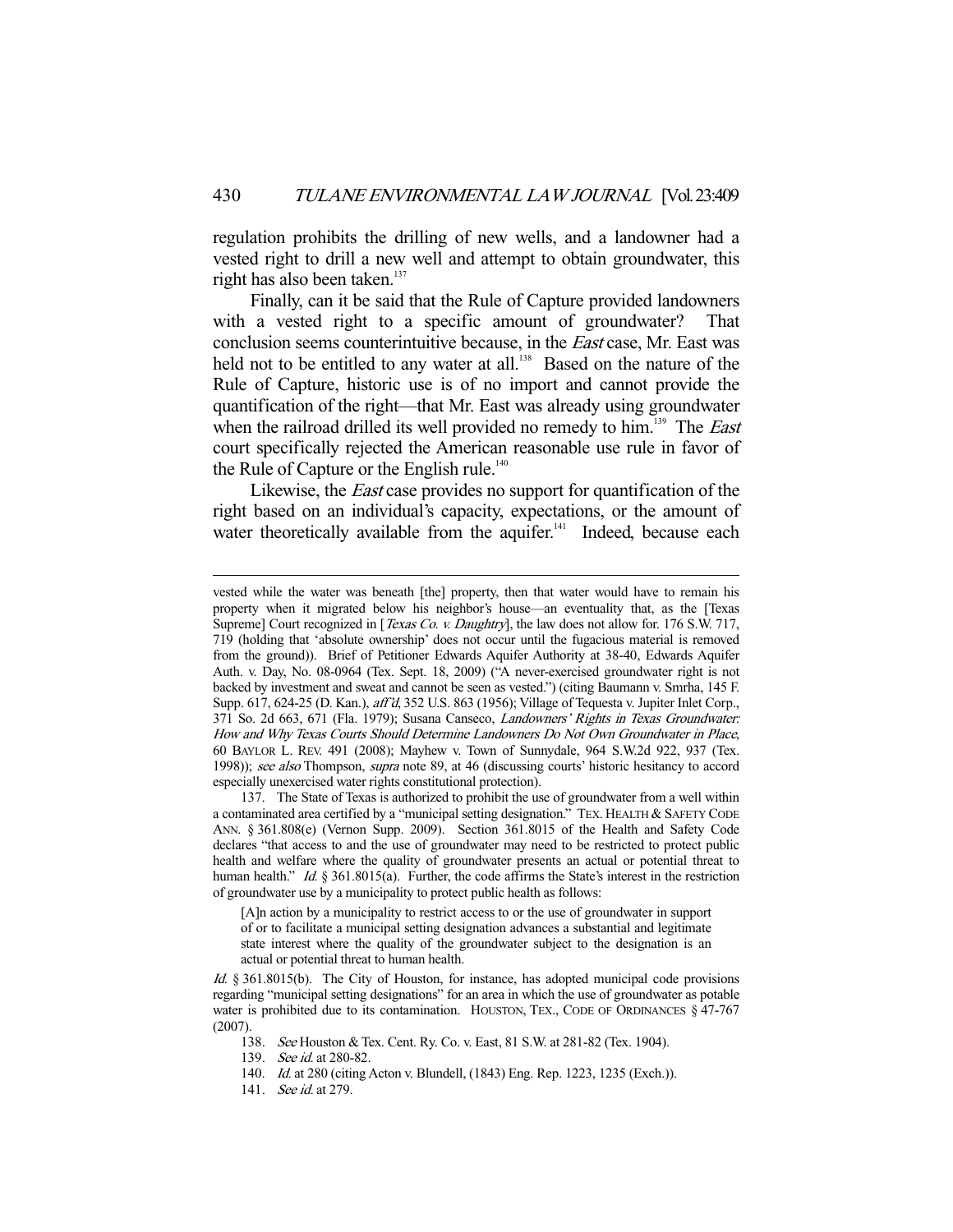landowner has an equal right to drill a well and withdraw groundwater, an individual landowner would only seem to have the right to the specific quantity of groundwater in his possession, $142$  though this has also not yet been addressed by recent decisions.<sup>143</sup>

 There are three traditional methods used in Texas to determine the market value of property: the comparable sales method, the cost method, and the income method.<sup>144</sup> In limited circumstances, the subdivision development method may also be used.<sup>145</sup> The comparable sales method is favored by courts, but courts will accept other methods when comparable sales data is not available.<sup>146</sup> Comparable sales will likely be favored by courts as the best method to determine the value of any groundwater rights affected by regulation and also to quantify the value of the remainder.<sup>147</sup> However, due to the nature of the groundwater rights under the Rule of Capture and undeveloped groundwater markets in many parts of Texas, there may not be any comparable sales of the separate groundwater estate to rely on in appraising affected property and the value of groundwater rights, because a particular site may be reflected by the difference between the value of irrigated versus nonirrigated land, for example.<sup>148</sup>

 In sum, until further edification is provided by the courts, it may reasonably be concluded that any vested right under the Rule of Capture is limited to, at most, the right to both drill a well and attempt to obtain groundwater and that traditional methods of property valuation should be employed to quantify and appraise such a right.

# B. Defining and Valuing Groundwater Rights Authorized by Groundwater District Regulation

 Where water rights have been quantified by a GCD, the right is defined by the permit and a water market is likely to develop to quantify

 <sup>142.</sup> See Edwards Aquifer Auth. v. Day, 274 S.W.3d 742, 749-50 (Tex. App. 2008); cf. 1 ERNEST E. SMITH & JACQUELINE LANG WEAVER, TEXAS LAW OF OIL & GAS § 1.1(a) (2d ed. 2007) ("Under the rule of capture [applicable to oil and gas] a person owns all of the oil and gas produced by a well bottomed on his own land, even though the well may be draining the substances from beneath other property.").

 <sup>143.</sup> See City of Del Rio v. Clayton Sam Colt Hamilton Trust, 269 S.W.3d 613, 617-18 (Tex. App. 2008); Day, 274 S.W.3d at 756.

 <sup>144.</sup> City of Harlingen v. Estate of Sharboneau, 48 S.W.3d 177, 182 (Tex. 2001).

 <sup>145.</sup> Id. at 185-86.

 <sup>146.</sup> State v. Cent. Expressway Sign Assocs., No. 08-0061, 2009 WL 3969544, at \*2 (Tex. Nov. 20, 2009).

<sup>147.</sup> See Meltz, supra note 86, at 336.

<sup>148.</sup> See generally Susan M. Maxwell & Denise V. Cheney, Groundwater Transactions, in ESSENTIALS OF TEXAS WATER RESOURCES 386 (Mary K. Sahs ed., 2009).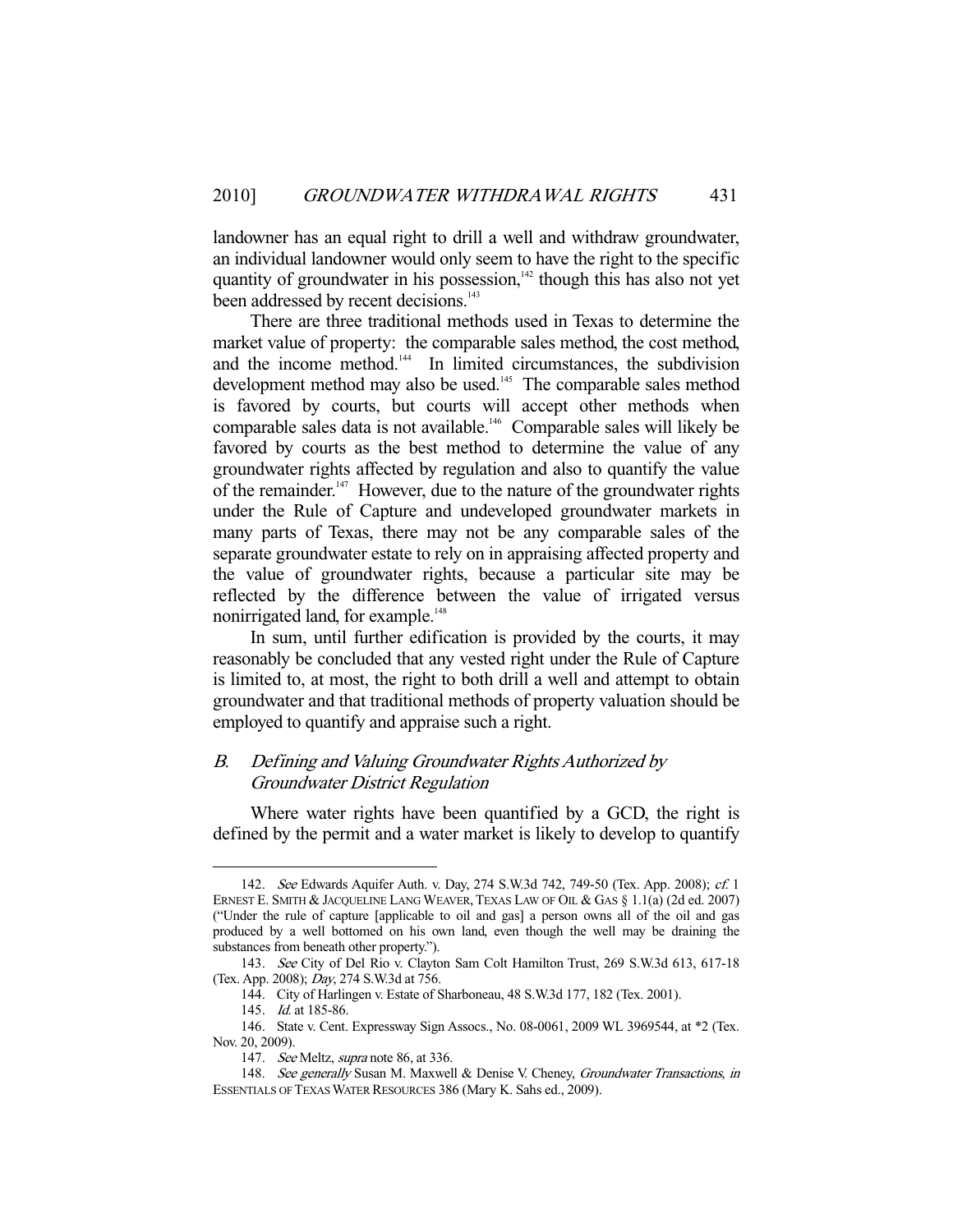the value of that right. In fact, it is generally recognized that one of the primary purposes for the passage of the EAA Act was the creation of a water market in groundwater rights in the Edwards Aquifer, and that has been the case.<sup>149</sup>

 In cases involving the alleged taking of an issued groundwater withdrawal permit, the value of the water rights allegedly taken by the regulating GCD has been pegged to the value of permitted rights in the relevant market.<sup>150</sup>

# IV. DETERMINING WHETHER ANY PROPERTY HAS BEEN TAKEN WILL REQUIRE IDENTIFICATION OF THE RELEVANT PARCEL

 In determining whether a regulatory taking has occurred under the United States Constitution, courts have consistently applied the "parcel as a whole" rule, comparing "the value that has been taken from the property with the value that remains in the property."151 However, plaintiffs in pending takings cases against GCDs in Texas, under the Texas Constitution, have taken the position that the relevant parcel where a landowner has been deprived of her groundwater right is the groundwater estate alone.<sup>152</sup>

 Traditionally, in regulatory takings cases, the "parcel as a whole" serves as the denominator in the fraction used to evaluate the economic

<sup>149.</sup> See, e.g., Ronald A. Kaiser & Laura M. Phillips, Dividing the Waters: Water Marketing as a Conflict Resolution Strategy in the Edwards Aquifer Region, 38 NAT. RESOURCES J. 411 (1998); Barton H. Thompson, Jr., Tragically Difficult: The Obstacles to Governing the Commons, 30 ENVTL. L. 241, 277 (2000); Barton H. Thompson, Jr., What Good Is Economics?, 37 U.C. DAVIS L.R. 175, 194 (2003); Todd H. Votteler, The Little Fish that Roared: The Endangered Species Act, State Groundwater Law, and Private Property Rights Collide over the Texas Edwards Aquifer, 28 ENVTL. L. 845, 874-76 (1998); Todd H. Votteler, Raiders of the Lost Aquifer? Or, the Beginning of the End to Fifty Years of Conflict over the Texas Edwards Aquifer, 15 TUL. ENVTL. L. J. 257, 314 (2002); cf. Ronald C. Griffin & Fred O. Boadua, Water Marketing in Texas: Opportunities for Reform, 32 NAT. RESOURCES J. 265, 285-86 (1992) (noting that a precursor bill to the EAA Act had the intent of establishing marketable groundwater rights in the Aquifer).

 <sup>150.</sup> See, e.g., Plaintiffs' Original Petition at 15, Day v. Edwards Aquifer Auth., No. 08- 0964 (Tex. pet. granted Jan. 15, 2010); Plaintiffs' Motion for Partial Summary Judgment at 28, Bragg v. Edwards Aquifer Auth., No. 06-11-18170CV (38th Dist. Ct., Medina County, Tex. Oct. 6, 2008).

 <sup>151.</sup> Keystone Bituminous Coal Ass'n v. DeBenedictis, 480 U.S. 470, 497 (1987); see also Tahoe-Sierra Pres. Council, Inc. v. Tahoe Reg'l Planning Agency, 535 U.S. 302, 327 (2002); Concrete Pipe & Prods. v. Constr. Laborers Pension Trust for So. Cal., 508 U.S. 602, 643-44 (1993); Andrus v. Allard, 444 U.S. 51, 66 (1979); Penn Cent. Trans. Co. v. City of New York, 438 U.S. 104, 130-36 (1978).

 <sup>152.</sup> See, e.g., Bragg v. Edwards Aquifer Auth., No. SA-06-CV-1129-XR, 2008 WL 596862, at \*3 (W.D. Tex. Jan. 9, 2008).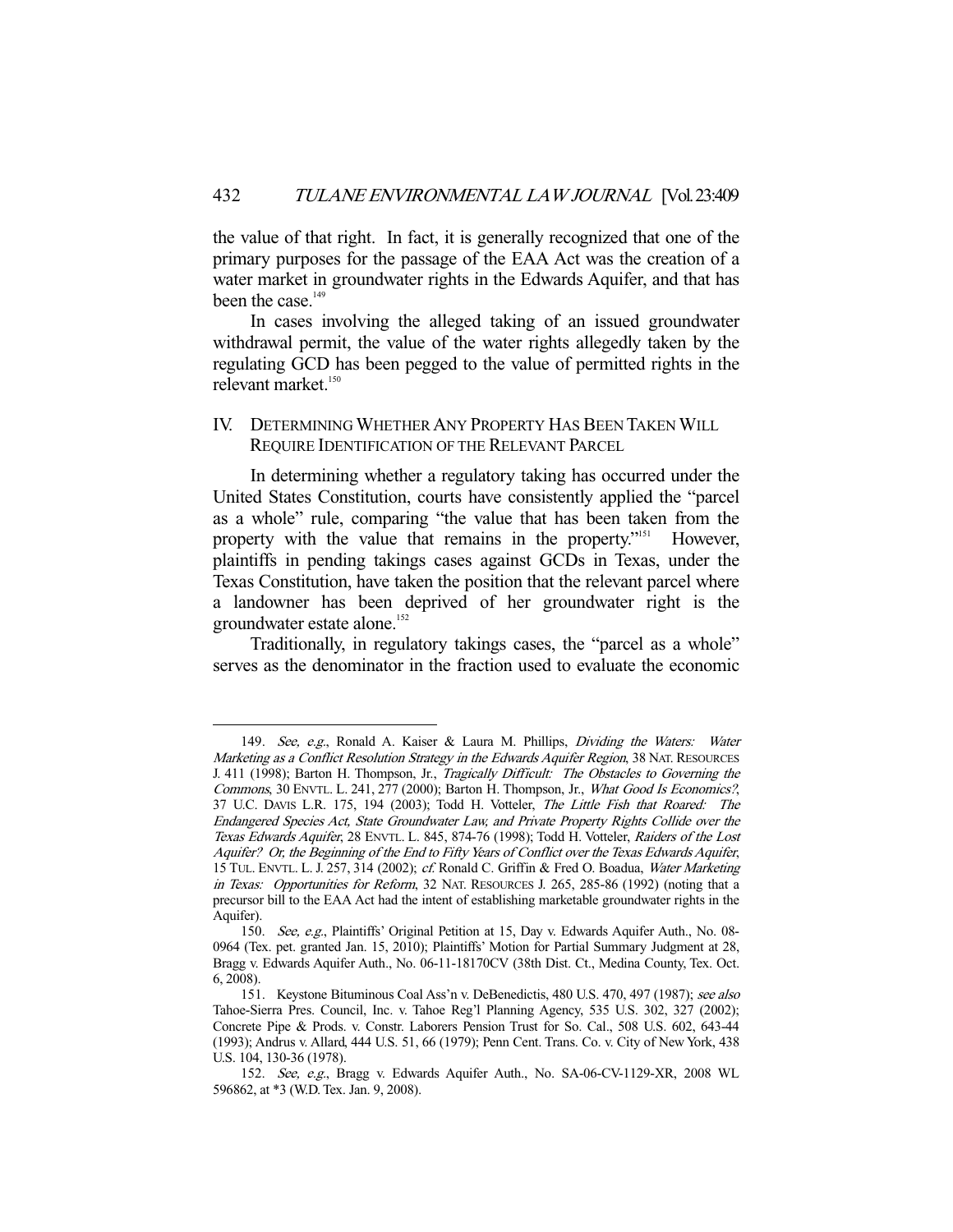impact of the challenged governmental action.<sup>153</sup> As the Supreme Court stated in Penn Central:

"Taking" jurisprudence does not divide a single parcel into discrete segments and attempt to determine whether rights in a particular segment have been entirely abrogated. In deciding whether a particular governmental action has effected a taking, this Court focuses rather both on the character of the action and on the nature and extent of the interference with rights in the parcel as a whole.<sup>154</sup>

 Courts in Texas, when confronted with the issue, have adopted the "parcel as a whole" rule,<sup>155</sup> although the Texas Supreme Court has not expressly addressed the issue.<sup>156</sup> Courts may consider the value of a single interest in property to determine the value of property as a whole, but such consideration does not alter the fundamental "parcel as a whole" rule. For example, courts allow the value of a mineral estate to be used to determine land value, and the Texas Legislature has authorized the value of groundwater rights to be determined in eminent domain actions separately as part of determining land value.<sup>157</sup>

The "parcel as a whole" rule did come under fire in *Lucas*, where Justice Scalia, the opinion's author, argued that "the rule does not make clear the 'property interest' against which the loss of value is to be measured," and indeed, may not apply in every case.<sup>158</sup> Notwithstanding, the "parcel as a whole" rule was strongly reaffirmed in 2002 by the United States Supreme Court in the Tahoe-Sierra decision, leaving little

<sup>153.</sup> See Cane Tenn., Inc. v. United States (Cane II), 60 Fed. Cl. 694, 698-99 (2004).

<sup>154.</sup> Penn Cent., 438 U.S. at 130-31; see also Keystone Bituminous Coal, 480 U.S. at 497.

 <sup>155.</sup> See, e.g., Town of Flower Mound v. Stafford Estates Ltd. P'ship, 71 S.W.3d 18, 44 (Tex. App. 2002), aff'd, 135 S.W.3d 620 (Tex. 2004) (referencing Penn Central and Keystone Bituminous Coal for the proposition that the impact on the parcel as a whole must be considered); Estate of Scott v. Victoria County, 778 S.W.2d 585, 590 (Tex. App. 1989) ("Where [a property] owner possesses a full bundle of property rights, the destruction of one strand of the bundle is not a taking, because the aggregate must be viewed in its entirety."); City of Corpus Christi v. Davis, 622 S.W.2d 640, 646-47 (Tex. App. 1981) (adopting the "proper rule" that because water rights are appurtenant to real property, compensation should be measured by comparing the effect on the value of water rights on the land to which they are appurtenant).

 <sup>156.</sup> See Sheffield Dev. Co. v. City of Glenn Heights, 140 S.W.3d 660, 671 n.56 (Tex. 2004) (quoting Justice Scalia in *Lucas* expressing dissatisfaction with the rule); see also Timothy Riley, Wrangling with Urban Wildcatters: Defending Texas Municipal Oil and Gas Development Ordinances Against Regulatory Takings Challenges, 32 VT. L. REV 349, 394 (2007) (describing Texas jurisprudence with respect to the parcel as a whole rule as unsettled).

 <sup>157.</sup> Coastal Indus. Water Auth. v. Trinity Portland Cement Div., Gen. Portland Cement Co., 523 S.W.2d 462, 466-68 (Tex. Civ. App. 1975); TEX. PROP. CODE ANN. § 21.0421 (Vernon Supp. 2009).

 <sup>158.</sup> Lucas v. S.C. Coastal Comm'n, 505 U.S. 1003, 1016 n.7 (1992).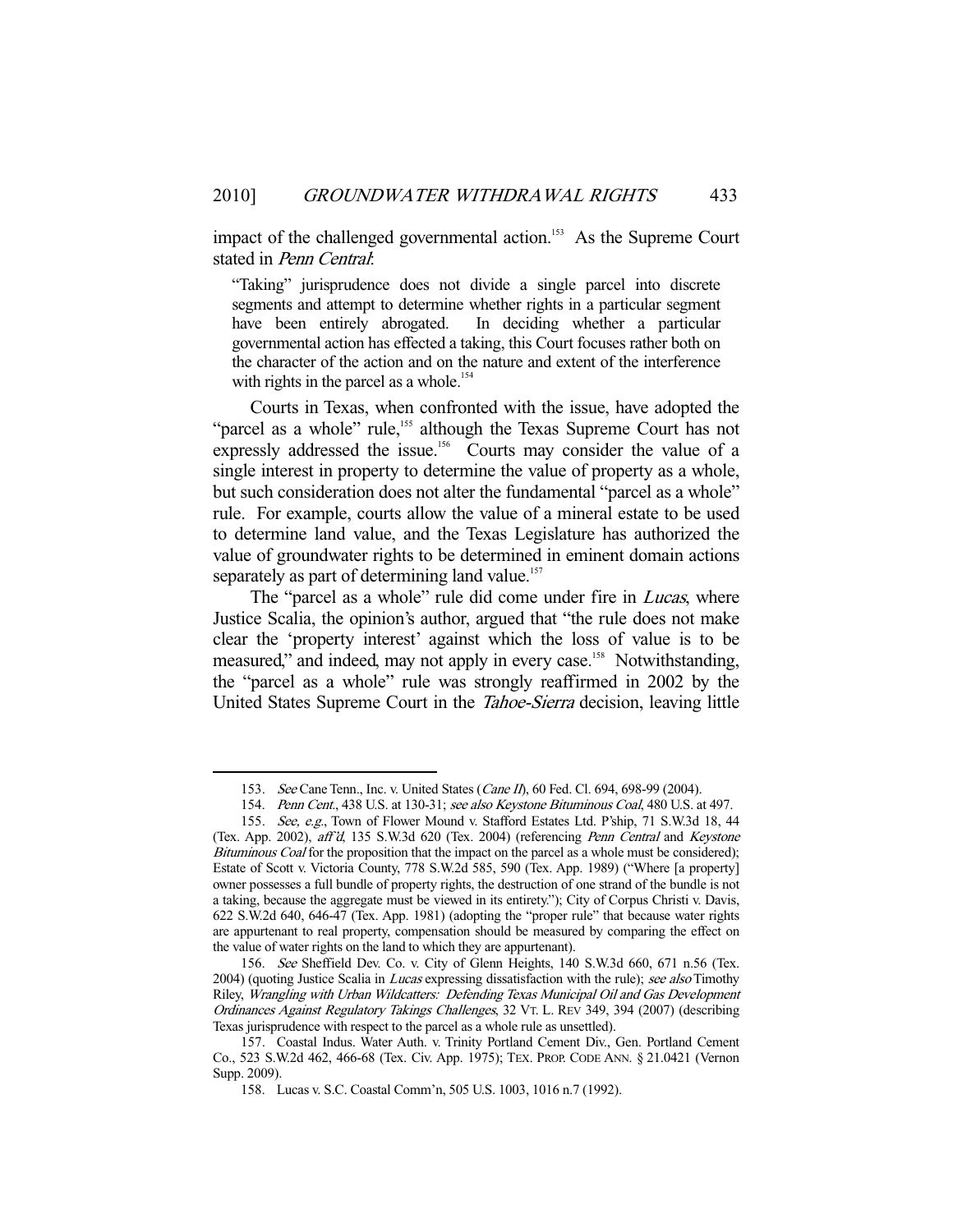doubt that it is the default rule in regulatory takings cases.<sup>159</sup> As the Court stated in Tahoe-Sierra:

This requirement that "the aggregate must be viewed in its entirety" explains why, for example, a regulation that prohibited commercial transactions in eagle feathers, but did not bar other uses or impose any physical invasion or restraint upon them, was not a taking. It also clarifies why restrictions on the use of only limited portions of the parcel, such as setback ordinances, or a requirement that coal pillars be left in place to prevent mine subsidence, were not considered regulatory takings. In each of these cases, we affirmed that "where an owner possesses a full 'bundle' of property rights, the destruction of one 'strand' of the bundle is not a taking." $160$ 

 In determining what exactly the "parcel as a whole" is, a court focuses on "the economic expectations of the claimant with regard to the property" and whether a given property is treated as "a single economic unit."<sup>161</sup> Additional considerations in defining the parcel include: "(i) the degree of contiguity between property interests; (ii) the dates of acquisition of property interests; [and] (iii) the extent to which a parcel has been treated as a single income-producing unit."<sup>162</sup> Generally, the relevant parcel is considered to be all of the landowner's contiguous, affected property.<sup>163</sup>

 A smaller parcel may be appropriate where only a smaller parcel is owned or regulated. The United States Court of Appeals for the Fifth Circuit considered whether an ordinance banning quarrying or mining within city limits constituted a taking under Texas law in Vulcan Materials Co. v. City of Tehuacana and, making an Erie Railroad Co. v. Tompkins guess, held that although the "parcel as a whole" rule applied, because Vulcan only possessed a leasehold right to quarry limestone, the relevant parcel was limited to Vulcan's quarrying right within the city's regulatory jurisdiction.<sup>164</sup> Vulcan relies on Whitney Benefits, Inc. v.

 <sup>159.</sup> Tahoe-Sierra Pres. Council, Inc. v. Tahoe Reg'l Planning Agency, 535 U.S. 302, 327 (2002); see, e.g., Appolo Fuels, Inc. v. United States, 54 Fed. Cl. 717, 726-27 (2002) (distinguishing Whitney Benefits, Inc. v. United States, 926 F.2d 1169 (Fed. Cir. 1991), and applying parcel as a whole rule); Cane Tenn., Inc. v. United States (Cane I), 54 Fed. Cl. 100, 105 (2002).

 <sup>160.</sup> Tahoe-Sierra, 535 U.S. at 327 (internal citations omitted).

 <sup>161.</sup> Norman v. United States, 429 F.3d 1081, 1091 (Fed. Cir. 2005); see also Brace v. United States, 72 Fed. Cl. 337, 348 (Fed. Cl. 2006).

 <sup>162.</sup> Brace, 72 Fed. Cl. at 348.

<sup>163.</sup> See, e.g., id.; Walcek v. United States, 303 F.3d 1349, 1355-56 (Fed. Cir. 2002); Karam v. State, 705 A.2d 1221, 1227 (N.J. Super. Ct. App. Div. 1998); see also Dwight H. Merriam, Tahoe-Sierra Preservation Council, Inc. v. Tahoe Regional Planning Agency—Rules for the Relevant Parcel, 25 U. HAW. L. REV. 353 (2003).

 <sup>164.</sup> Vulcan Materials Co. v. City of Tehuacana, 369 F.3d 882, 889-91 (5th Cir. 2004).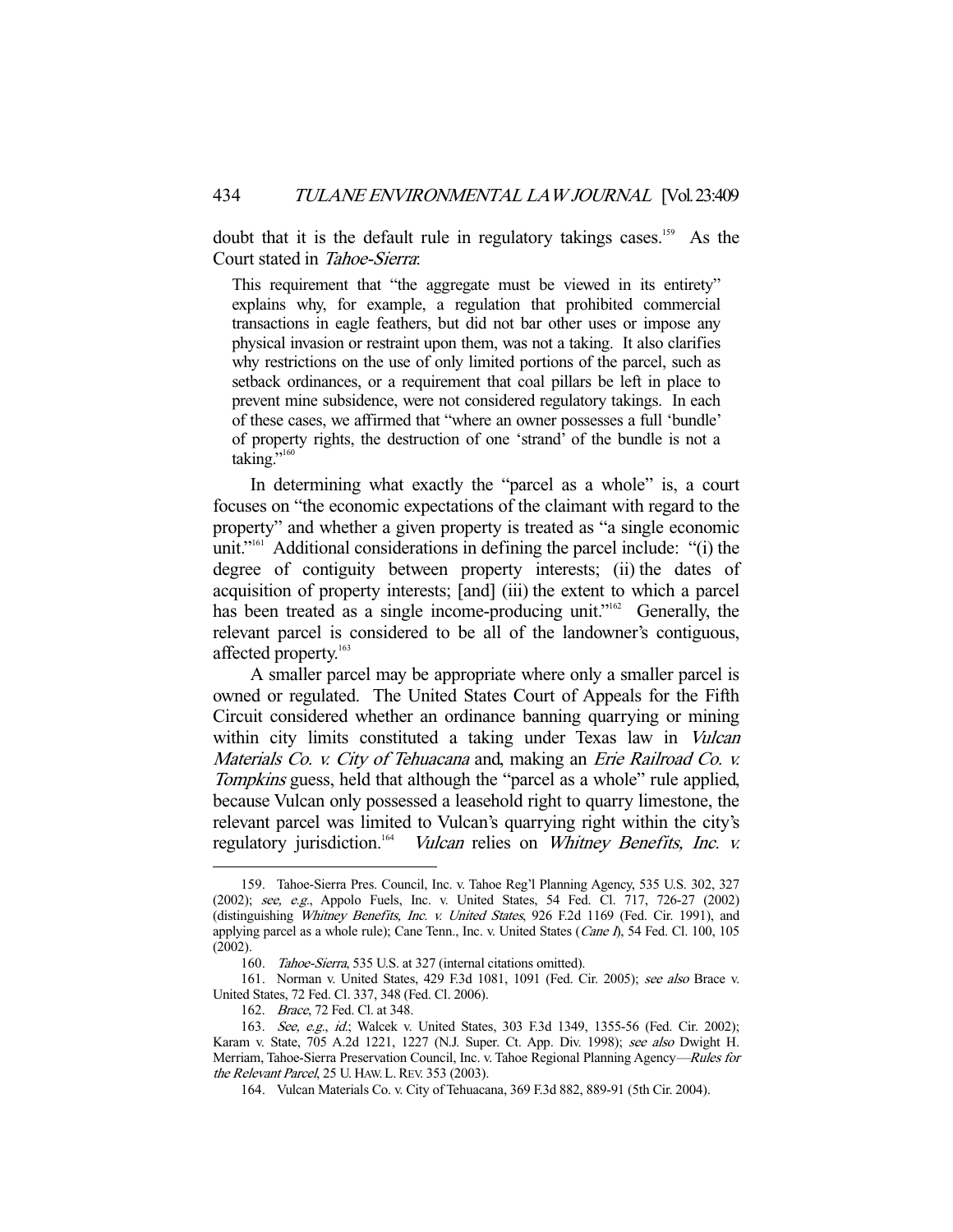United States, decided by the Federal Circuit, which also considered the effect of a regulation on a separate estate—the coal estate, in that case.<sup>165</sup> In *Whitney Benefits*, the plaintiffs' interest in the coal estate alone was at issue, and the court found that their purchase of the land overlying the coal estate was done only as part of their coal mining investment and other uses of the land, including farming, would be speculative based on the record.166 There are, of course, outlier cases that have not applied the "parcel as a whole" rule, but they have been the exception rather than the norm and have generally preceded the United States Supreme Court's recent reaffirmance of the "parcel as a whole" rule in *Tahoe-Sierra*.<sup>167</sup>

 Plaintiffs and their amici in cases pending against groundwater conservation districts have argued for a broad departure from the "parcel as a whole" rule in Texas, reasoning that because a groundwater estate may be severed from the surface estate in Texas and because section 21.0421 of the Texas Property Code allows the value of groundwater rights to be determined separately in eminent domain actions as part of determining land value, the "parcel as a whole" rule in takings cases involving groundwater rights in Texas should be disregarded.<sup>168</sup> One commentator relies on section 21.0421 to opine that the provision "may have ... simplified the prosecution of a regulatory takings claim involving groundwater [and] foreclosed any judicial debate about the relevant parcel of property taken by groundwater regulation."169 Neither the severability of groundwater estates, nor the language of section 21.0421 of the Texas Property Code however, may be read in derogation of the "parcel as a whole" rule in Texas.

 <sup>165.</sup> Whitney Benefits, Inc. v. United States, 926 F.2d 1169 (Fed. Cir. 1991).

<sup>166.</sup> See id. at 1174. But see Cane Tenn., Inc. v. United States (Cane I), 54 Fed. Co. 100, 106 (2002) (declining to follow analysis in Whitney Benefits).

 <sup>167.</sup> See, e.g., Fla. Rock Indus., Inc. v. United States, 18 F.3d 1560, 1562-63 (Fed. Cir. 1994) (treating as relevant only the smaller parcel for which section 404 Clean Water Act permit was sought); Loveladies Harbor, Inc. v. United States, 28 F.3d 1171, 1174 (Fed. Cir. 1994) (treating as relevant only the separate parcel for which the landowner sought a Section 404 permit, applying a "flexible approach, designed to account for such factual nuances"); see also Karam, 705 A.2d at 1228 (distinguishing Florida Rock and Loveladies Harbor as cases that "involved large tracts of acreage that had been segmented into smaller parcels for development at different times, and either because of the configuration of the property or its history, the divided parcels had been considered as separate and distinct entities or units").

 <sup>168.</sup> See, e.g., Bragg v. Edwards Aquifer Auth., No. SA-06-CV-1129-XR, 2008 WL 596862, at \* 3 (W.D. Tex., Jan. 9, 2008); see Plaintiffs' Motion for Partial Summary Judgment at 26-28, Bragg v. Edwards Aquifer Auth., No. 06-11-18170CV (38th Dist. Ct., Medina County, Tex. Oct. 6, 2008); Brief of Respondent Day and McDaniel at 28, Day and McDaniel v. Edwards Aquifer Auth., No. 08-0964 (Tex. pet. granted Jan. 15, 2010).

 <sup>169.</sup> See Phil Steven Kosub, Water for a Public Purpose: Governmental Acquisition of Water Right by Involuntary Means, in ESSENTIALS OF TEXAS WATER RESOURCES 632 (Mary Kisahs ed., 2009).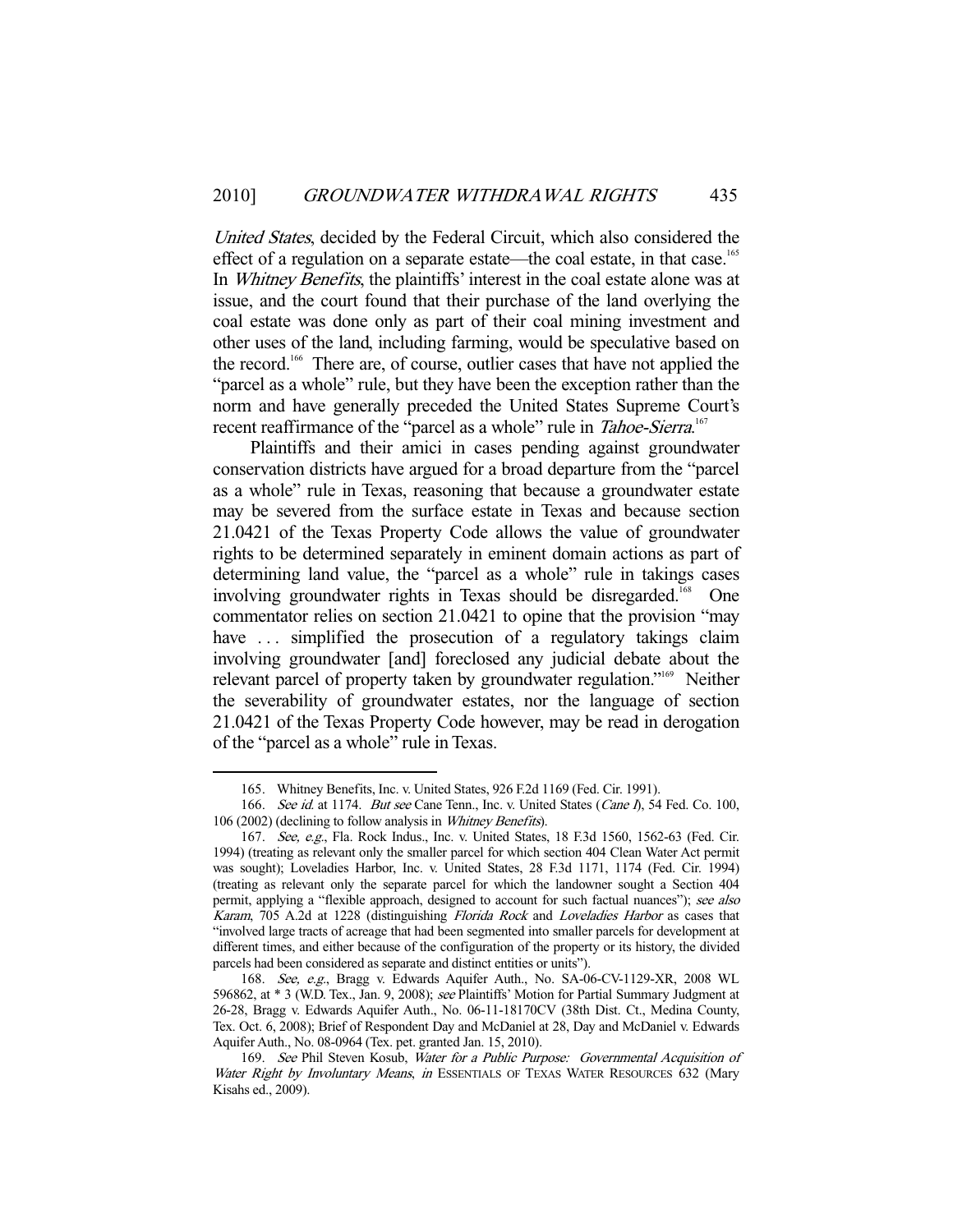Where plaintiffs hold an interest in an entire property, that property is treated as the relevant parcel: "Although various aspects associated with the ownership of real property may be severable, and under state law may be 'property' in and of themselves, they cannot be segregated from the bundle for the purposes of takings analysis."<sup>170</sup> This is as true where the regulated rights are to water as it is where the rights are to some other species of real property.<sup>171</sup> In City of Corpus Christi v. Davis, the Austin Court of Appeals held that where governmental action deprived a landowner of littoral rights, those rights should be valued as part of the market value of land.<sup>172</sup> The court adopted the view expressed in Nichols' Law of Eminent Domain, § 13.23, that in determining compensation for the deprivation of water rights appurtenant to real property, "it is not proper to evaluate separately such appurtenant rights. Consideration is given only to the effect of such appurtenances upon the market value of the property to which they are appurtenant."<sup>173</sup> It is, therefore, entirely irrelevant that groundwater interests are generally severable from land and may be treated as a separate estate for some purposes under Texas law.

 Section 21.0421 of the Texas Property Code merely crafts an exception to the general rule in condemnation cases that separate estates in land are only valued as a means to arrive to a more accurate reflection of the land value.<sup>174</sup> Section 21.0421 expressly allows project enhancement to be considered in: (1) condemnation cases (2) initiated by political subdivisions (3) to take the fee title (4) in order to develop the groundwater rights.<sup>175</sup> By its terms, the exception applies only in condemnation proceedings and it requires consideration of the value of groundwater rights in addition to the value of the surface estate.<sup>176</sup> Indeed, section 21.0421(c) provides that even if special commissioners or a court finds that the condemned real property may be used by the

 <sup>170.</sup> Villas of Lake Jackson, Ltd. v. Leon County, 906 F. Supp. 1509, 1516 (N.D. Fla. 1995).

 <sup>171.</sup> See Corpus Christi, 622 S.W.2d at 646-47.

 <sup>172.</sup> Id.

<sup>173.</sup> Id. at 647 (quoting 4 NICHOLS, LAW OF EMINENT DOMAIN § 13.23 (3d ed. 1980)).

 <sup>174.</sup> Exxon Pipeline Co. v. Zwahr, 88 S.W.3d 623, 627-30 (Tex. 2002).

<sup>175.</sup> TEX. PROP. CODE ANN. § 21.0421(a) (Vernon Supp. 2009); see HOUSE RESEARCH ORG., BILL ANALYSIS, Tex. H.B. 803, 78th Leg., R.S., at 2 (2003) ("[I]n a case where a city is condemning land solely for its groundwater resources, a landowner may not be compensated according to the purpose for which the city plans to use the land."); SEN. COMM. ON JURISPRUDENCE, BILL ANALYSIS, Tex. H.B. 803, 78th Leg., R.S. (2003) ("[T]he law does not allow the fair market value of that groundwater to be considered in the compensation to be paid to the landowner.").

 <sup>176.</sup> See TEX. PROP.CODE ANN. § 21.0421 (Vernon Supp. 2009).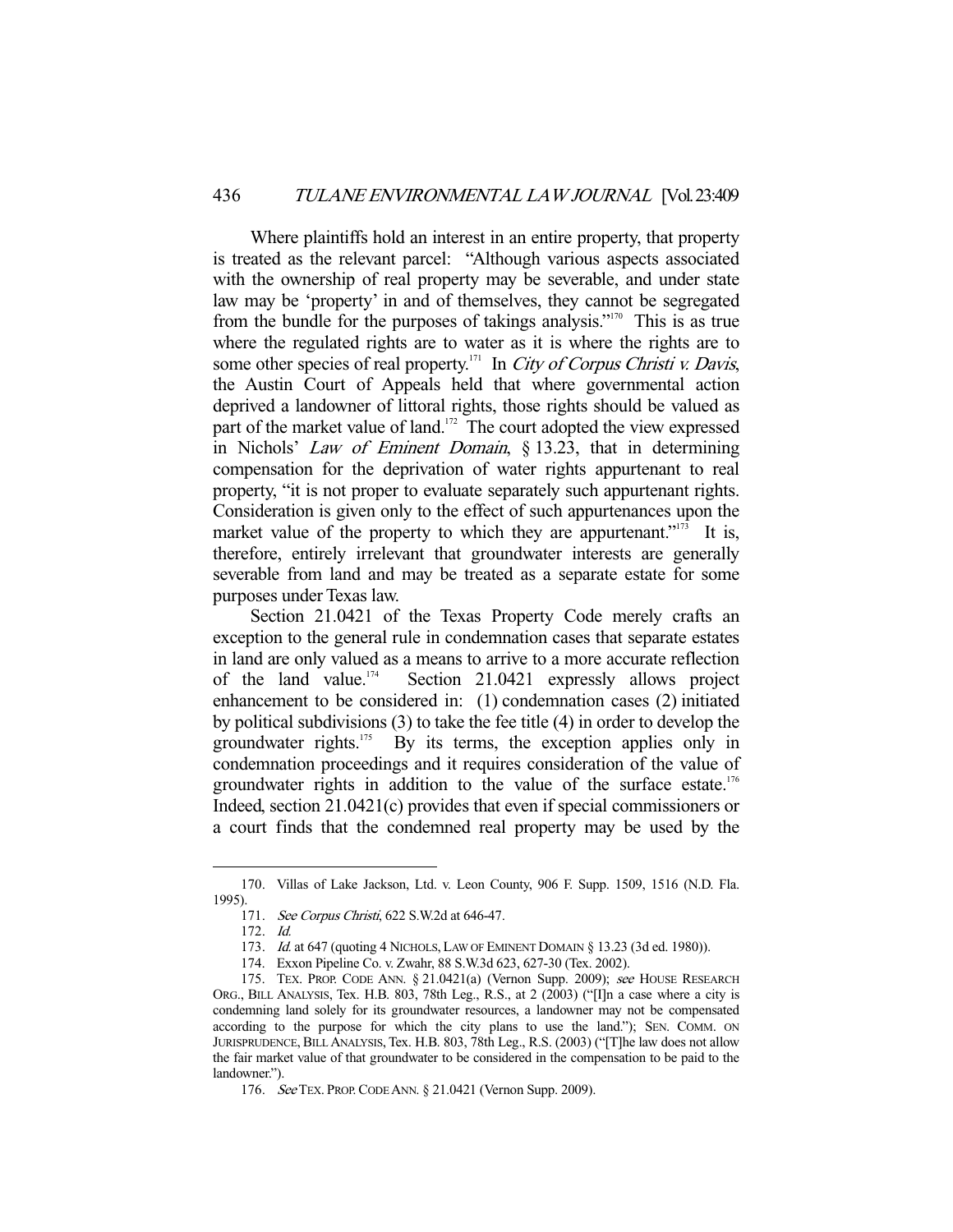political subdivision to develop groundwater rights, compensation shall be based on *both* the value of the real property, excluding the value of the groundwater rights, and the value of the groundwater rights apart from the land—hardly conclusive support for strictly valuing groundwater rights apart from land. $177$ 

 In Bragg, the only court thus far to consider whether the relevant parcel for a takings could be limited to the groundwater estate in the regulated Edwards Aquifer rejected such an approach, noting:

Even assuming Plaintiffs are correct that the groundwater estate is a divisible, already vested property interest, Plaintiffs' request that such property further be divided into specific geographic sources is insupportable. The Texas laws relied upon by Plaintiffs do not differentiate between water sources, meaning that if a regulatory taking has occurred, Plaintiffs must show how the denial of the D'Hanis Orchard application extinguishes all "economically beneficial or productive use" of the property's groundwater estate.<sup>178</sup>

Accordingly, in a case involving the regulation of groundwater rights, plaintiffs would need to establish a factual and legal basis for consideration of the impact of regulation exclusively on some or all of the groundwater estate.

## V. CONCLUSION

 The regulation of groundwater withdrawals in Texas has significantly changed the legal landscape for landowners in Texas and, not surprisingly, has resulted in lawsuits against groundwater districts by landowners alleging that their common law Rule of Capture right has been unconstitutionally taken without just compensation. The Texas Supreme Court has not yet addressed whether that common law right was vested for purposes of a constitutional takings analysis. However, the very nature of the common law Rule of Capture right makes defining and quantifying the right a complicated task. It would seem that if the common law provided landowners with a vested property right, the right is limited to, at most, the right to drill a well and seek to obtain groundwater, and arguably, only vests when reduced to possession. Once the right is defined, traditional valuation approaches may be employed; however, in cases in which a landowner's groundwater right is merely one

<sup>177.</sup> *Id.* § 21.0421(c).

 <sup>178.</sup> Bragg v. Edwards Aquifer Auth., No. SA-06-CV-1129-XR, 2008 WL 596862, at \* 3 (W.D. Tex. Jan. 9, 2008).